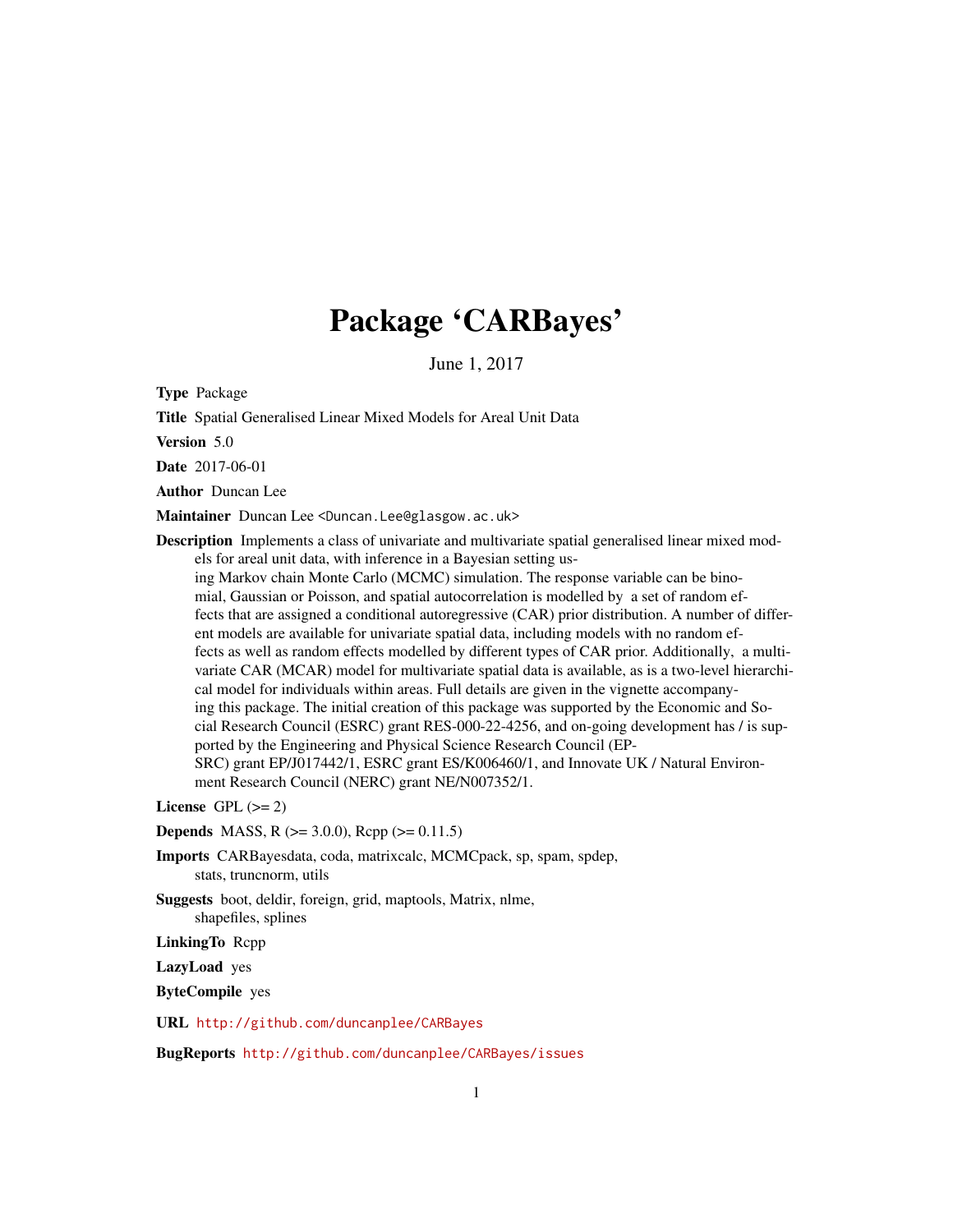<span id="page-1-0"></span>NeedsCompilation yes Repository CRAN Date/Publication 2017-06-01 10:58:32 UTC

# R topics documented:

|       | -6 |
|-------|----|
|       |    |
|       |    |
|       |    |
|       |    |
|       |    |
|       |    |
|       |    |
|       |    |
|       |    |
|       |    |
|       |    |
|       |    |
|       |    |
| Index | 30 |

CARBayes-package *Spatial Generalised Linear Mixed Models for Areal Unit Data*

#### **Description**

Implements a class of univariate and multivariate spatial generalised linear mixed models for areal unit data, with inference in a Bayesian setting using Markov chain Monte Carlo (MCMC) simulation. The response variable can be binomial, Gaussian or Poisson, and spatial autocorrelation is modelled by a set of random effects that are assigned a conditional autoregressive (CAR) prior distribution. A number of different models are available for univariate spatial data, including models with no random effects as well as random effects modelled by different types of CAR prior. Additionally, a multivariate CAR (MCAR) model for multivariate spatial data is available, as is a two-level hierarchical model for individuals within areas. Full details are given in the vignette accompanying this package. The initial creation of this package was supported by the Economic and Social Research Council (ESRC) grant RES-000-22-4256, and on-going development has / is supported by the Engineering and Physical Science Research Council (EPSRC) grant EP/J017442/1, ESRC grant ES/K006460/1, and Innovate UK / Natural Environment Research Council (NERC) grant NE/N007352/1. Version 5.0 has a number of changes from version 4.7, including: (i) inclusion of a simple model with no random effects (S.CARglm()); (ii) inclusion of a two-level hierarchical model for modelling individuals within areas (S.CARmultilevel()); (iii) an argument in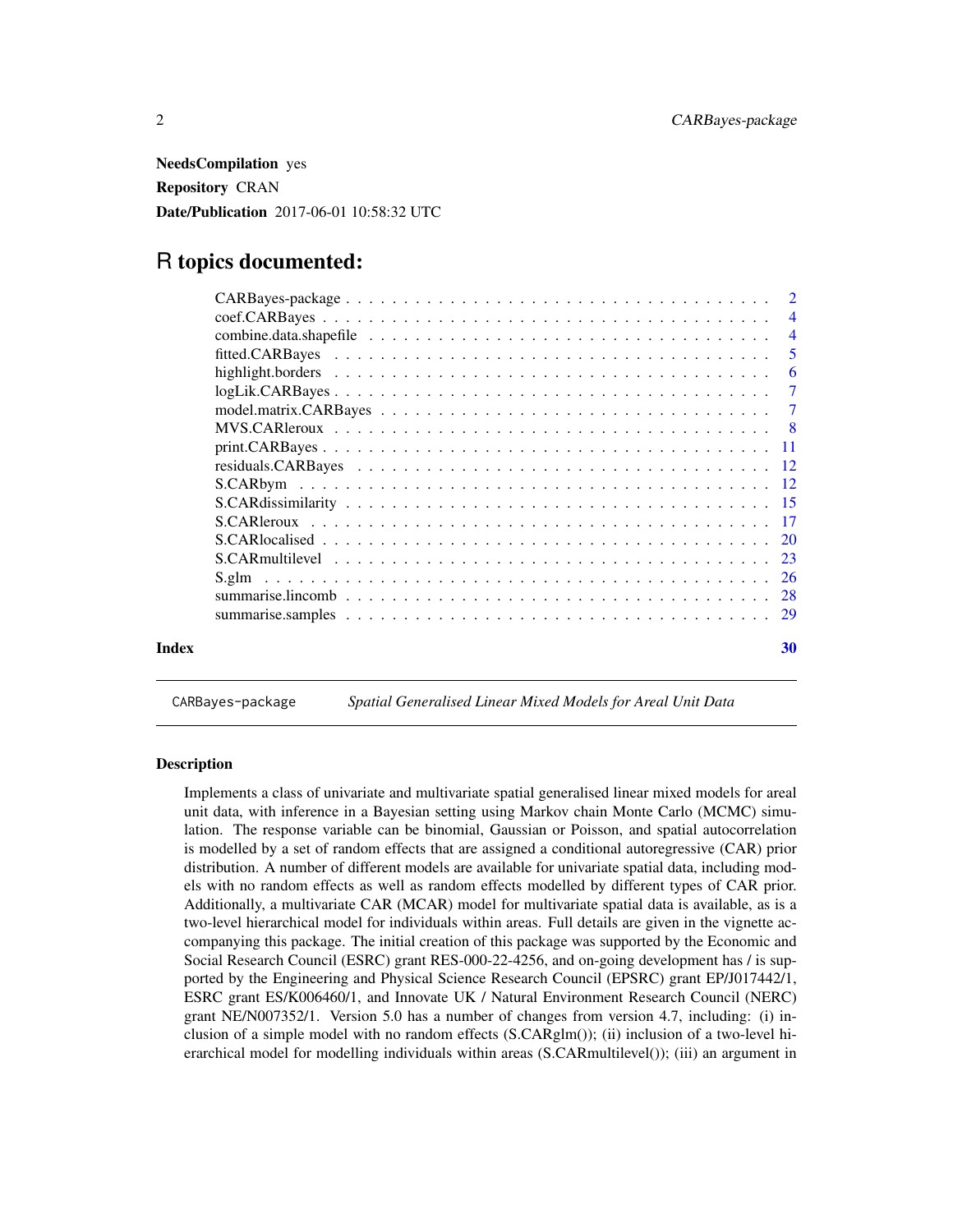# CARBayes-package 3

the model fitting functions to allow the random effects to be updated using either random walk Metropolis steps or the Metropolis adjusted Langevin algorithm (MALA); and (iv) calculation of the percentage of the deviance explained by the model.

#### Details

| Package: | CARBayes   |
|----------|------------|
| Type:    | Package    |
| Version: | 5.0        |
| Date:    | 2017-06-01 |
| License: | $GPL (=2)$ |

#### Author(s)

Maintainer: Duncan Lee <Duncan.Lee@glasgow.ac.uk>

### References

Besag, J. and York, J and Mollie, A (1991). Bayesian image restoration with two applications in spatial statistics. Annals of the Institute of Statistics and Mathematics 43, 1-59.

Gelfand, A and Vounatsou, P (2003). Proper multivariate conditional autoregressive models for spatial data analysis, Biostatistics, 4, 11-25.

Kavanagh, L., D. Lee, and G. Pryce (2016). Is Poverty Decentralising? Quantifying Uncertainty in the Decentralisation of Urban Poverty, Annals of the American Association of Geographers, 106, 1286-1298.

Lee, D. and Mitchell, R (2012). Boundary detection in disease mapping studies. Biostatistics, 13, 415-426.

Lee, D and Sarran, C (2015). Controlling for unmeasured confounding and spatial misalignment in long-term air pollution and health studies, Environmetrics, 26, 477-487.

Leroux, B., Lei, X and Breslow, N (2000). Estimation of disease rates in small areas: A new mixed model for spatial dependence, Chapter Statistical Models in Epidemiology, the Environment and Clinical Trials, Halloran, M and Berry, D (eds), pp. 135-178. Springer-Verlag, New York.

Roberts, G and Rosenthal, J (1998). Optimal scaling of discrete approximations to the Langevin diffusions, Journal of the Royal Statistical Society Series B 60, 255-268.

#### Examples

## See the examples in the function specific help files and in the vignette

## accompanying this package.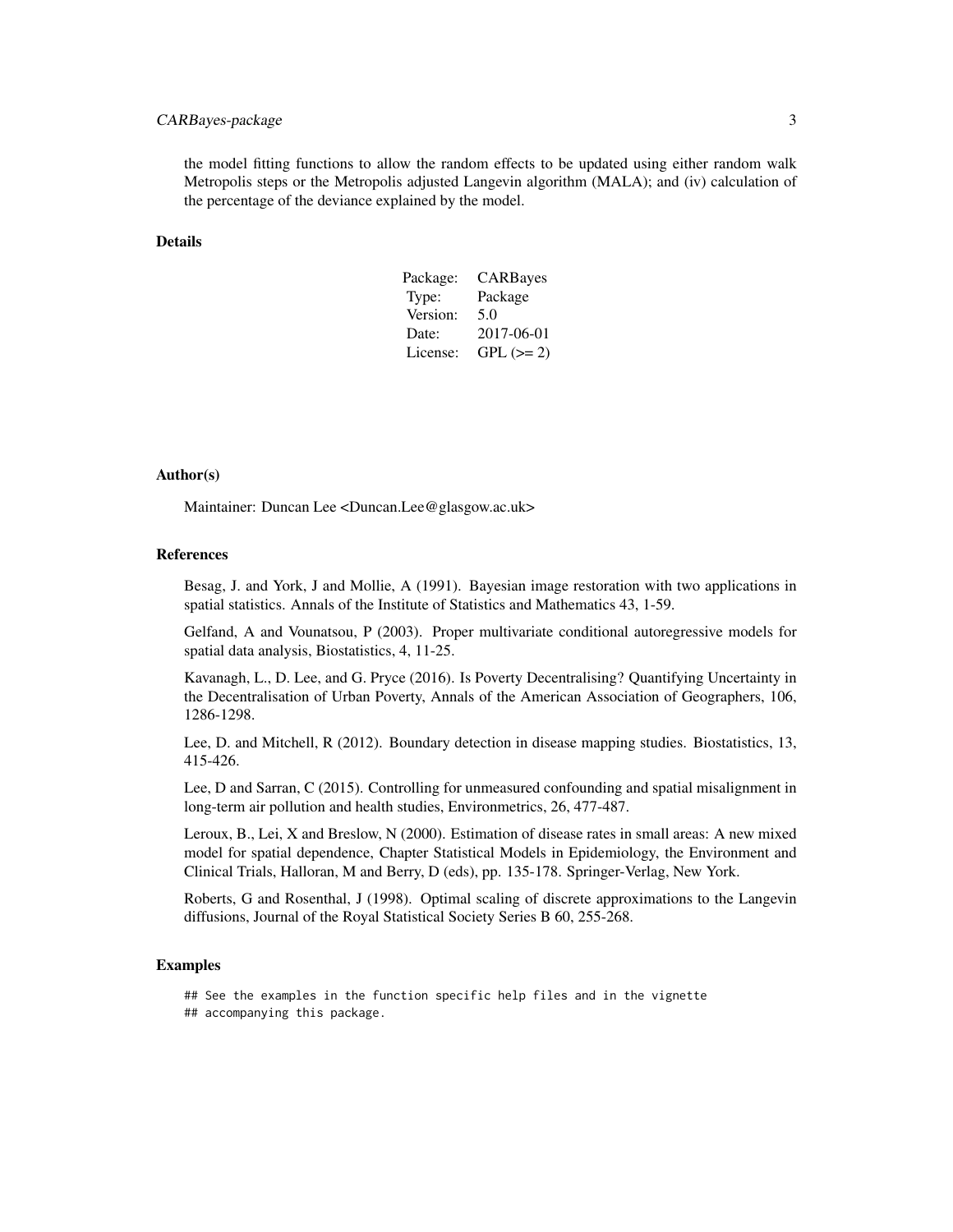<span id="page-3-0"></span>

#### Description

This function takes a CARBayes object and returns the vector of estimated regression coefficients.

#### Usage

## S3 method for class 'CARBayes' coef(object, ...)

#### Arguments

| object  | A CARBayes fitted model object. |
|---------|---------------------------------|
| $\cdot$ | Ignored.                        |

#### Author(s)

Duncan Lee

combine.data.shapefile

*Combines a data frame with a shapefile to create a SpatialPolygons-DataFrame object.*

#### Description

This function combines a data frame with a shapefile to create a SpatialPolygonsDataFrame object from the 'sp' package. The creation of this object allows the variables in the data frame to be mapped using the 'spplot()' function, and the neighbourhood matrix  $W$  to be created using the 'poly2nb' and 'nb2mat' functions. An example is given in the vignette accompanying this package. The mapping of the data to the shapefile is done by matching the rownames of the data frame to the first column in the dbf file.

#### Usage

combine.data.shapefile(data, shp, dbf)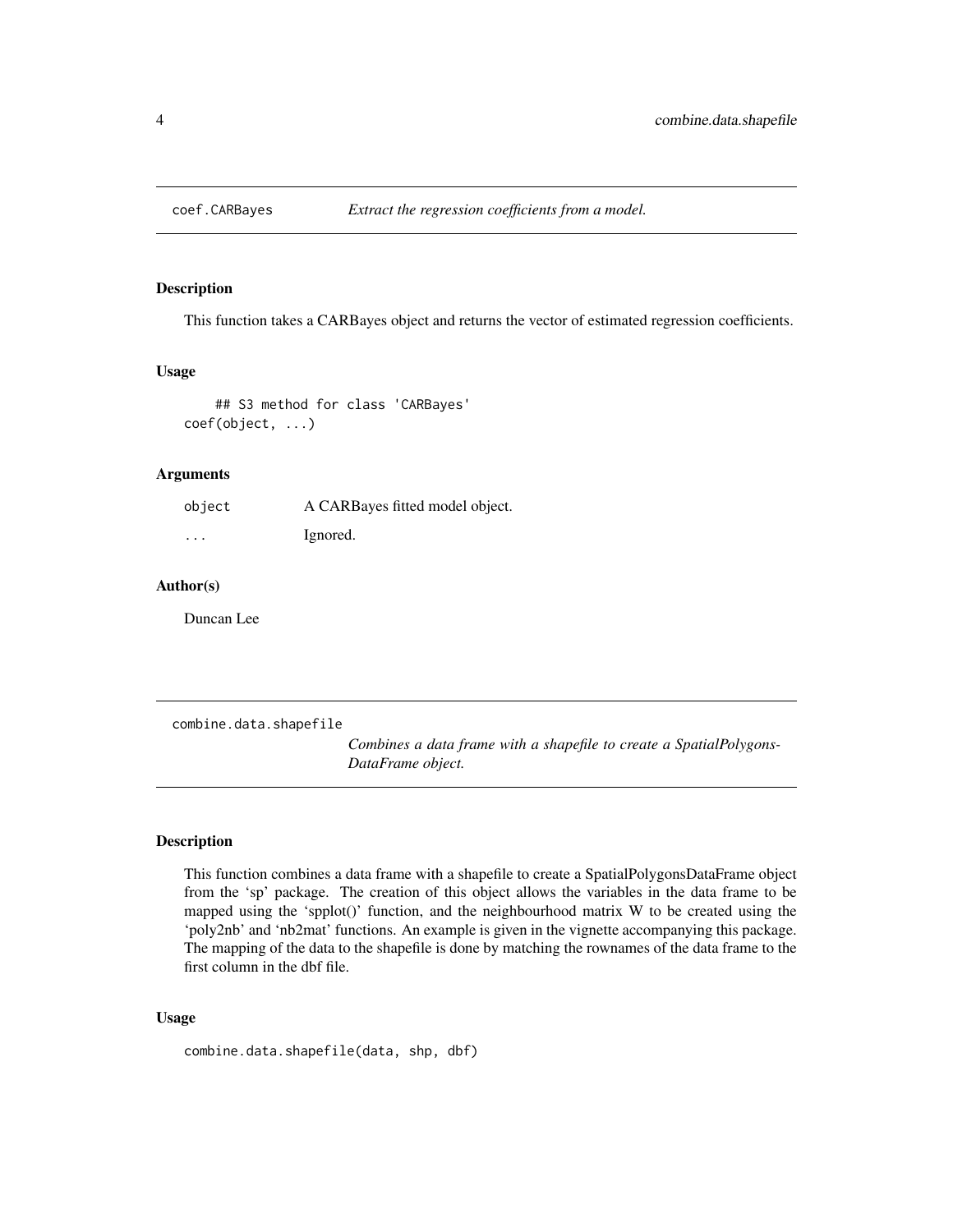# <span id="page-4-0"></span>fitted.CARBayes 5

#### Arguments

| data | A data frame containing the variables relating to the K areas you wish to map or<br>model. The row names of this data frame must appear in the first column of the<br>dbf file. |
|------|---------------------------------------------------------------------------------------------------------------------------------------------------------------------------------|
| shp  | The shp part of a shapefile containing the polygons for each of the K areas that<br>the data relate to.                                                                         |
| dbf  | The dbf part of the shapefile containing a lookup table whose first column<br>should include the K row names of the data frame.                                                 |

# Value

A SpatialPolygonsDataFrame object from the 'sp' package containing the conbined data and shapefile object.

# Author(s)

Duncan Lee

# Examples

## See the vignette accompanying this package for an example of its use.

fitted.CARBayes *Extract the fitted values from a model.*

# Description

This function takes a CARBayes object and returns the vector of fitted values based on posterior medians.

# Usage

```
## S3 method for class 'CARBayes'
fitted(object, ...)
```
# Arguments

| object   | A CARBayes fitted model object. |
|----------|---------------------------------|
| $\cdots$ | Ignored.                        |

# Author(s)

Duncan Lee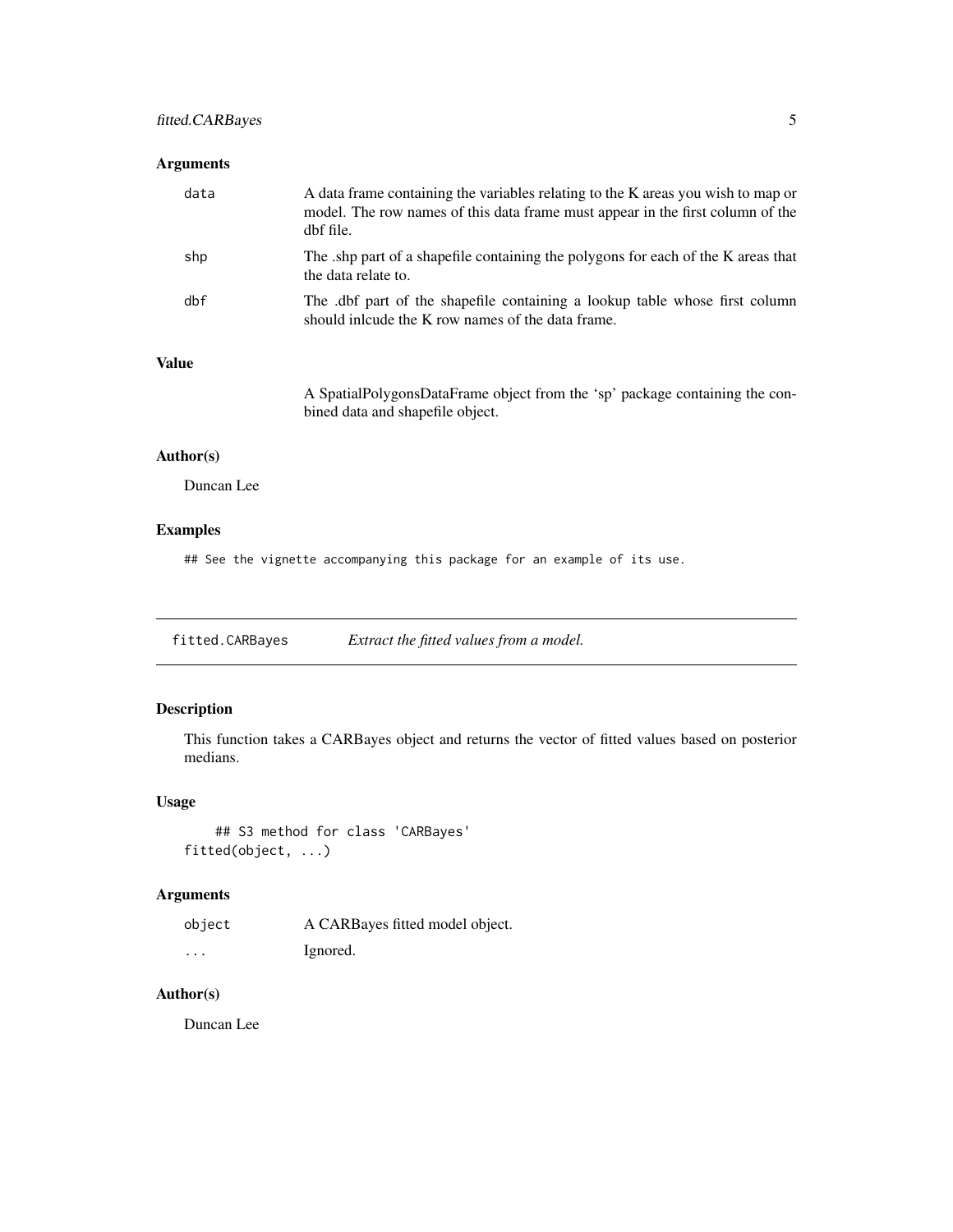<span id="page-5-0"></span>highlight.borders *Creates a SpatialPoints object identifying a subset of borders between neighbouring areas.*

# Description

Creates a SpatialPoints object identifying a subset of borders between neighbouring areas, which allows them to be overlayed on a map. An example is given in the vignette accompanying this package.

#### Usage

highlight.borders(border.locations, spdata)

#### Arguments

| border.locations |                                                                                                                                                                                                                                                                          |
|------------------|--------------------------------------------------------------------------------------------------------------------------------------------------------------------------------------------------------------------------------------------------------------------------|
|                  | A K by K matrix, where K is the number of areas, containing 3 distinct values:<br>NA for non-neighbouring areas; 0 for borders between neighbouring areas to be<br>highlighted on a map; and 1 for borders between neighbouring areas not to be<br>highlighted on a map. |
| spdata           | The 'SpatialPolygonsDataFrame' object used for plotting the data and creating<br>the original neighbourhood matrix W.                                                                                                                                                    |

#### Value

A 'SpatialPoints' object from the 'sp' package, which contains the vertices of all the borders to be highlighted on the map. The mapping can be done using the 'spplot()' function, see the vignette accompanying this package for an example.

# Author(s)

Duncan Lee

# Examples

## See the vignette accompanying this package for an example of its use.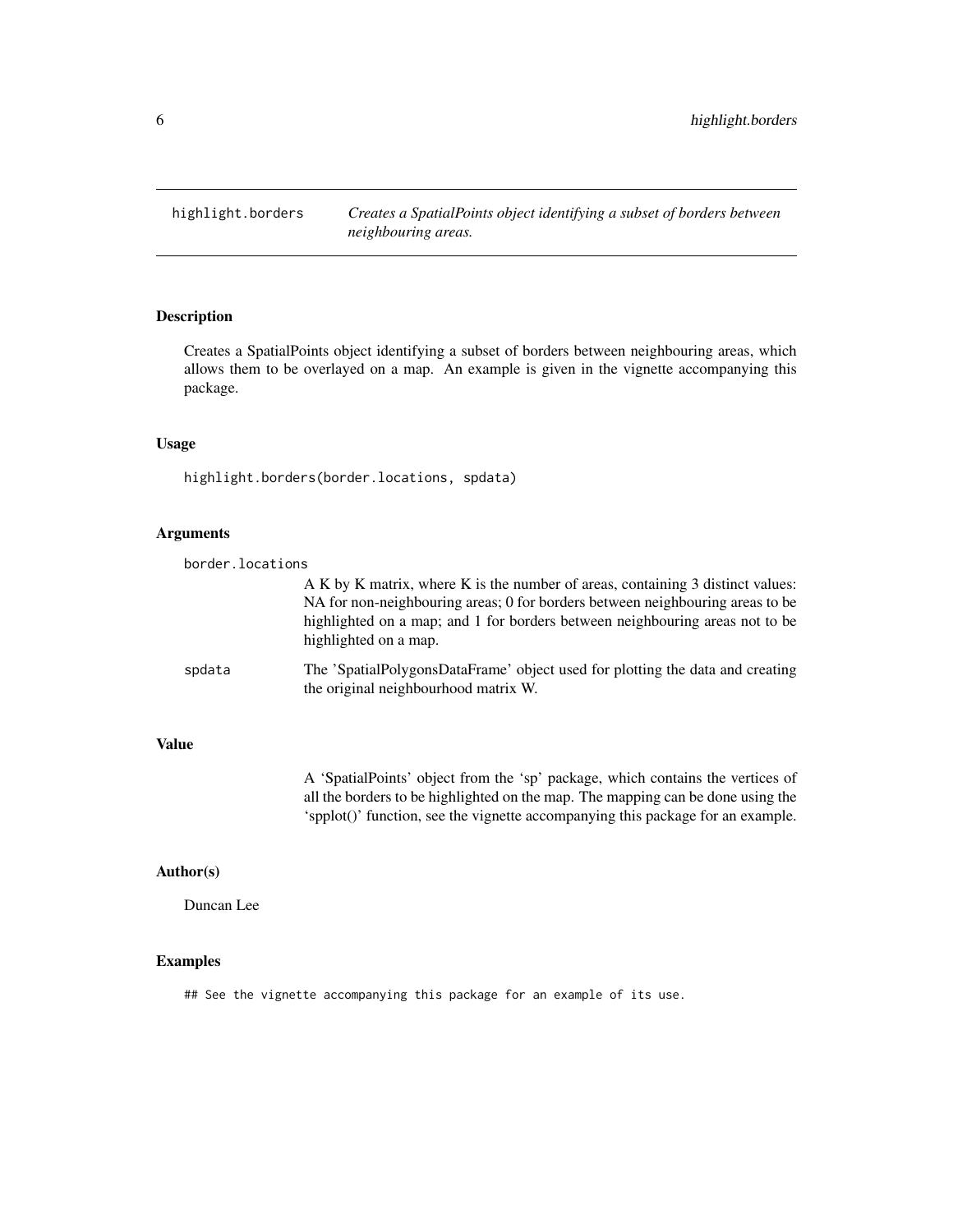<span id="page-6-0"></span>logLik.CARBayes *Extract the estimated loglikelihood from a fitted model.*

# Description

This function takes a CARBayes object and returns the estimated loglikelihood.

#### Usage

```
## S3 method for class 'CARBayes'
logLik(object, ...)
```
# Arguments

| object   | A CARBayes fitted model object. |
|----------|---------------------------------|
| $\cdots$ | Ignored.                        |

#### Author(s)

Duncan Lee

model.matrix.CARBayes *Extract the Model (design) matrix from a model.*

# Description

This function takes a CARBayes object and returns the design matrix.

#### Usage

```
## S3 method for class 'CARBayes'
model.matrix(object, ...)
```
#### Arguments

| object | A CARBayes fitted model object. |
|--------|---------------------------------|
| .      | Ignored.                        |

# Author(s)

Duncan Lee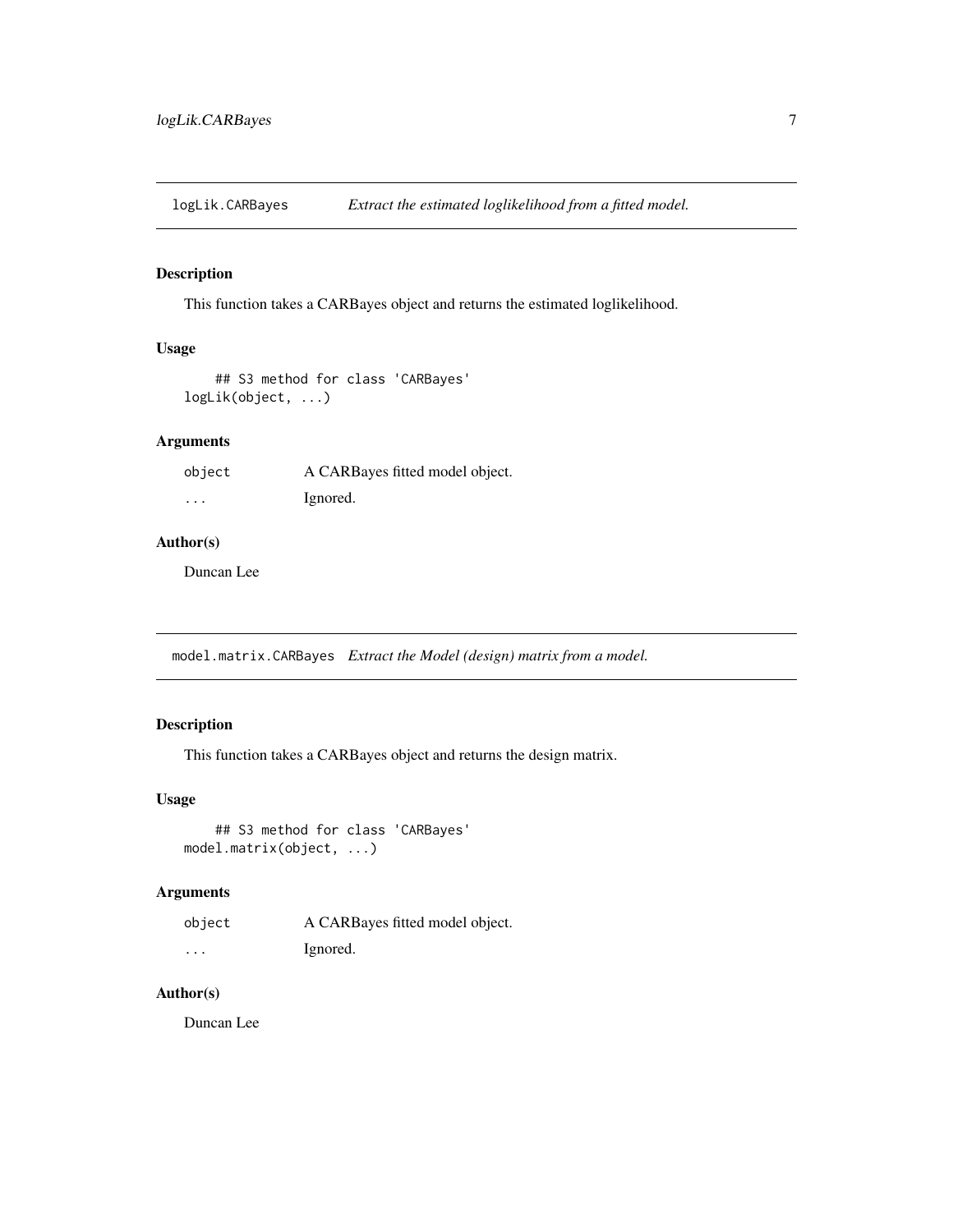<span id="page-7-0"></span>MVS.CARleroux *Fit a multivariate spatial generalised linear mixed model to data, where the random effects are modelled by a multivariate conditional autoregressive model.*

# **Description**

Fit a multivariate spatial generalised linear mixed model to areal unit data, where the response variable can be binomial or Poisson. The linear predictor is modelled by known covariates and a vector of random effects. The latter account for both spatial and between variable correlation, via a Kronecker product formulation. Spatial correlation is captured by the conditional autoregressive (CAR) prior proposed by Leroux et al. (1999), and between variable correlation is captured by a between variable covariance matrix with no fixed structure. This is a type of multivariate conditional autoregressive (MCAR).Further details are given in the vignette accompanying this package. Independent (over space) random effects can be obtained by setting (fix.rho=TRUE, rho=0), in which case the neighbourhood matrix W is not part of the model. In this case enter a fake W matrix that is a K by K matrix of zeros, where K is the number of spatial units. Similarly, the intrinsic MCAR model can be obtained by setting (fix.rho=TRUE, rho=1). Inference is conducted in a Bayesian setting using Markov chain Monte Carlo (MCMC) simulation. Missing (NA) values are allowed in the response, and posterior predictive distributions are created for the missing values for predictive purposes. These are saved in the'samples' argument in the output of the function and are denoted by 'Y'.

#### Usage

MVS.CARleroux(formula, family, data=NULL, trials=NULL, W, burnin, n.sample, thin=1, prior.mean.beta=NULL, prior.var.beta=NULL, prior.Sigma.df=NULL, prior.Sigma.scale=NULL, fix.rho=FALSE, rho=NULL, MALA=TRUE, verbose=TRUE)

| formula | A formula for the covariate part of the model using the syntax of the lm() func-<br>tion. Offsets can be included here using the offset() function. The response and<br>each covariate should be vectors of length $(KJ)^*1$ , where K is the number of<br>spatial units and J is the number of different variables. Each vector should be<br>ordered so that the first J data points are the set of all J variables for spatial loca-<br>tion 1, the next J are the set of variables for spatial location 2 and so on. Missing<br>(NA) values are allowed in the response. |
|---------|-----------------------------------------------------------------------------------------------------------------------------------------------------------------------------------------------------------------------------------------------------------------------------------------------------------------------------------------------------------------------------------------------------------------------------------------------------------------------------------------------------------------------------------------------------------------------------|
| family  | One of either 'binomial' or 'poisson', which respectively specify a binomial<br>likelihood model with a logistic link function, or a Poisson likelihood model<br>with a log link function.                                                                                                                                                                                                                                                                                                                                                                                  |
| data    | An optional data frame containing the variables in the formula.                                                                                                                                                                                                                                                                                                                                                                                                                                                                                                             |
| trials  | A vector the same length as the response containing the total number of trials<br>for each area. Only used if family='binomial'.                                                                                                                                                                                                                                                                                                                                                                                                                                            |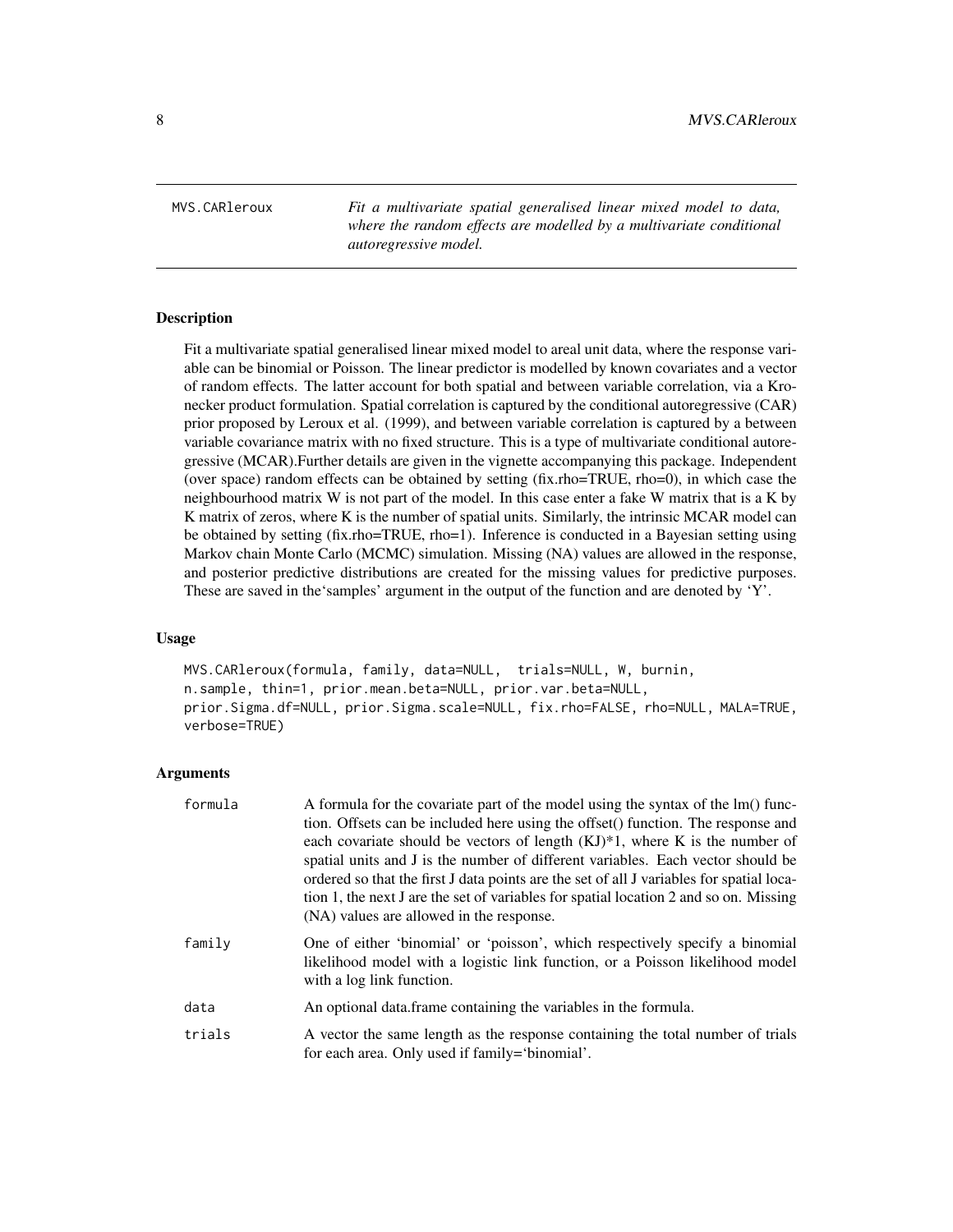| W                 | A non-negative K by K neighbourhood matrix (where K is the number of spatial<br>units). Typically a binary specification is used, where the jkth element equals<br>one if areas $(i, k)$ are spatially close (e.g. share a common border) and is zero<br>otherwise. The matrix can be non-binary, but each row must contain at least one<br>non-zero entry. |
|-------------------|-------------------------------------------------------------------------------------------------------------------------------------------------------------------------------------------------------------------------------------------------------------------------------------------------------------------------------------------------------------|
| burnin            | The number of MCMC samples to discard as the burn-in period.                                                                                                                                                                                                                                                                                                |
| n.sample          | The number of MCMC samples to generate.                                                                                                                                                                                                                                                                                                                     |
| thin              | The level of thinning to apply to the MCMC samples to reduce their temporal<br>autocorrelation. Defaults to 1 (no thinning).                                                                                                                                                                                                                                |
| prior.mean.beta   |                                                                                                                                                                                                                                                                                                                                                             |
|                   | A vector of prior means for the regression parameters beta (Gaussian priors are<br>assumed). Defaults to a vector of zeros.                                                                                                                                                                                                                                 |
|                   | prior var beta A vector of prior variances for the regression parameters beta (Gaussian priors<br>are assumed). Defaults to a vector with values 100000.                                                                                                                                                                                                    |
|                   | prior. Sigma. df The prior degrees of freedom for the Inverse-Wishart prior for Sigma. Defaults<br>to $J+1$ .                                                                                                                                                                                                                                               |
| prior.Sigma.scale |                                                                                                                                                                                                                                                                                                                                                             |
|                   | The prior J times J scale matrix for the Inverse-Wishart prior for Sigma. Defaults<br>to the identity matrix.                                                                                                                                                                                                                                               |
| fix.rho           | Logical, should the spatial dependence parameter rho be fixed rather than being<br>estimated in the model.                                                                                                                                                                                                                                                  |
| rho               | The value that the spatial dependence parameter is set to if fix.rho=TRUE. Must<br>be in the interval $[0, 1]$ , where 0 corresponds to independence while 1 corre-<br>sponds to fitting the intrinsic CAR prior. Note, if rho=0 then the W matrix is not<br>included in the model so enter a K by K matrix of zeros instead.                               |
| <b>MALA</b>       | Logical, should the function use MALA (TRUE, default) or simple random walk<br>(FALSE) updates for the random effects. Not applicable if family='gaussian'.                                                                                                                                                                                                 |
| verbose           | Logical, should the function update the user on its progress.                                                                                                                                                                                                                                                                                               |
|                   |                                                                                                                                                                                                                                                                                                                                                             |

# Value

| summary.results |                                                                                                                                                                                                                                                                                                                                                                                              |  |
|-----------------|----------------------------------------------------------------------------------------------------------------------------------------------------------------------------------------------------------------------------------------------------------------------------------------------------------------------------------------------------------------------------------------------|--|
|                 | A summary table of the parameters.                                                                                                                                                                                                                                                                                                                                                           |  |
| samples         | A list containing the MCMC samples from the model.                                                                                                                                                                                                                                                                                                                                           |  |
| fitted.values   | A vector of fitted values for each area and response variable in the same order<br>as the data vectors.                                                                                                                                                                                                                                                                                      |  |
| residuals       | A matrix with 3 columns where each column is a type of residual and each row<br>relates to an area. The types are "response" (raw), "pearson", and "deviance".                                                                                                                                                                                                                               |  |
| modelfit        | Model fit criteria including the Deviance Information Criterion (DIC) and its<br>corresponding estimated effective number of parameters (p.d), the Log Marginal<br>Predictive Likelihood (LMPL), the Watanabe-Akaike Information Criterion (WAIC)<br>and its corresponding estimated number of effective parameters $(p.w)$ , the log-<br>likelihood, and the percentage deviance explained. |  |
| accept          | The acceptance probabilities for the parameters.                                                                                                                                                                                                                                                                                                                                             |  |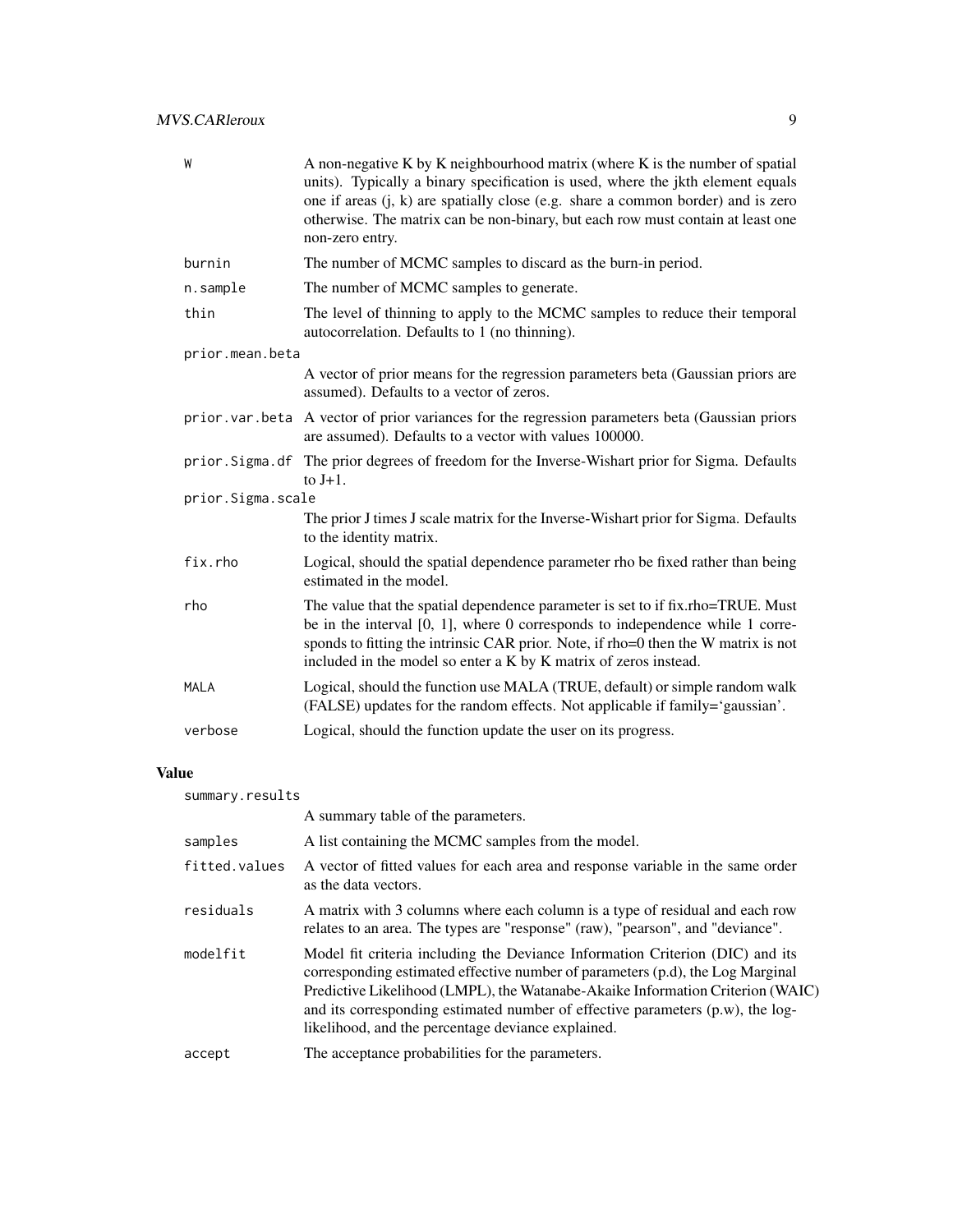| localised.structure |                                                             |
|---------------------|-------------------------------------------------------------|
|                     | NULL, for compatability with the other models.              |
| formula             | The formula for the covariate and offset part of the model. |
| model               | A text string describing the model fit.                     |
| X                   | The design matrix of covariates.                            |

#### Author(s)

Duncan Lee

# References

Gelfand, A and Vounatsou, P (2003). Proper multivariate conditional autoregressive models for spatial data analysis, Biostatistics, 4, 11-25.

Kavanagh, L., D. Lee, and G. Pryce (2016). Is Poverty Decentralising? Quantifying Uncertainty in the Decentralisation of Urban Poverty, Annals of the American Association of Geographers, 106, 1286-1298.

Leroux, B., X. Lei, and N. Breslow (2000). Estimation of disease rates in small areas: A new mixed model for spatial dependence, Chapter Statistical Models in Epidemiology, the Environment and Clinical Trials, Halloran, M and Berry, D (eds), pp. 135-178. Springer-Verlag, New York.

#### Examples

```
##################################################
#### Run the model on simulated data on a lattice
##################################################
#### Load other libraries required
library(MASS)
#### Set up a square lattice region
x.easting < -1:10x.northing < -1:10Grid <- expand.grid(x.easting, x.northing)
K \leftarrow \text{nrow}(\text{Grid})#### set up distance and neighbourhood (W, based on sharing a common border) matrices
distance <- as.matrix(dist(Grid))
W \leq -array(0, c(K,K))W[distance==1] <-1
K \le - nrow(W)#### Generate the correlation structures
Q.W < -0.99 * (diag(apply(W, 2, sum)) - W) + 0.01 * diag(rep(1,K))Q.W.inv \leftarrow solve(Q.W)Sigma <- matrix(c(1,0.5,0, 0.5,1,0.3, 0, 0.3, 1), nrow=3)
Sigma.inv <- solve(Sigma)
J <- nrow(Sigma)
precision.phi <- kronecker(Q.W, Sigma.inv)
```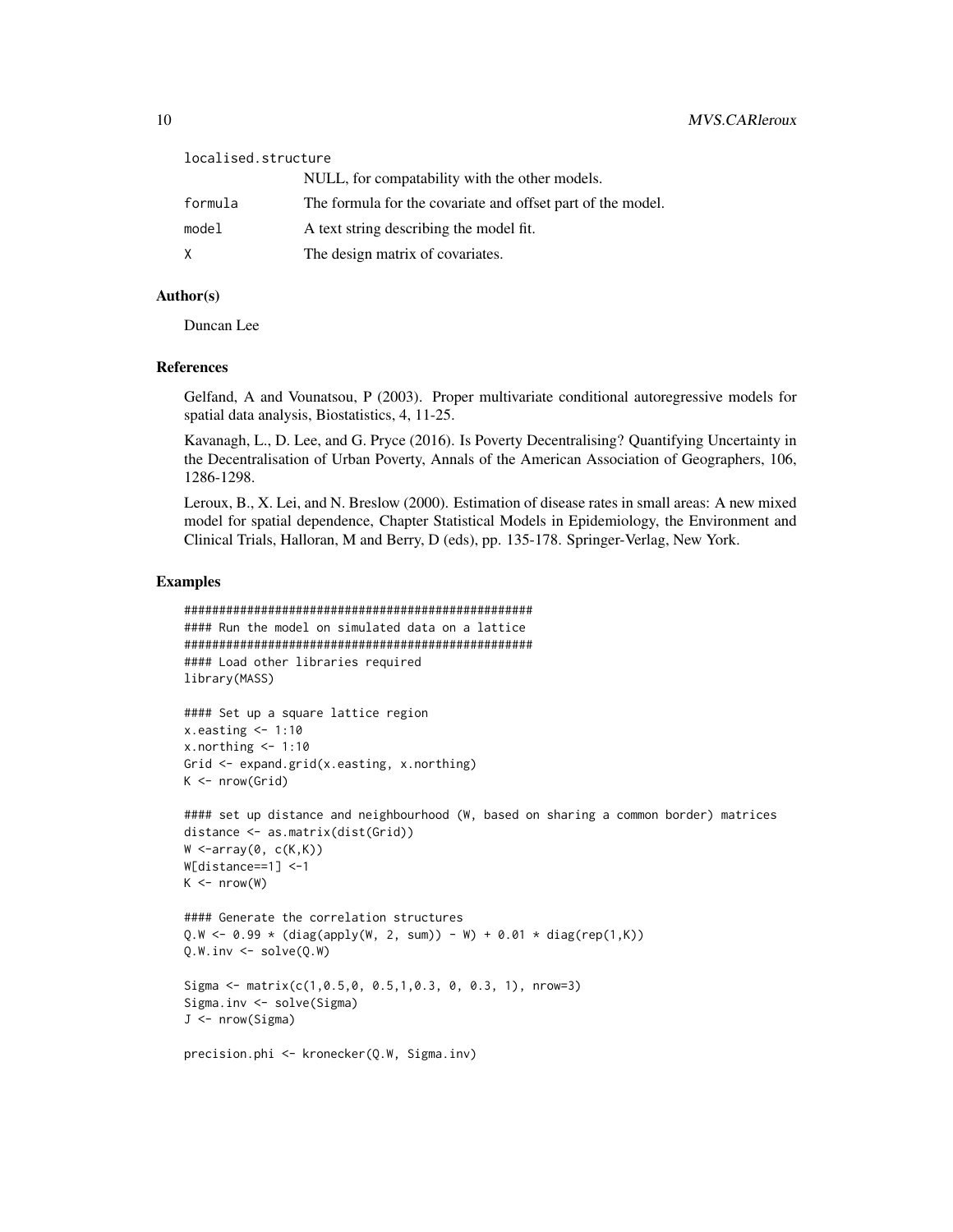```
var.phi <- solve(precision.phi)
#### Generate data
N.all \leq K * Jx1 \leftarrow \text{norm}(N.all)x2 \leftarrow \text{norm}(N.all)phi <- mvrnorm(n=1, mu=rep(0,N.all), Sigma=var.phi)
lp \leftarrow 0.1 * x1 - 0.1 * x2 + phiprob \leq -\exp(\ln) / (1 + \exp(\ln))trials <- rep(100,N.all)
Y <- rbinom(n=N.all, size=trials, prob=prob)
#### Run the Leroux model
formula <- Y - x1 + x2
## Not run: model <- MVS.CARleroux(formula=formula, family="binomial",
trials=trials, W=W, burnin=20000, n.sample=100000)
## End(Not run)
```
print.CARBayes *Print a summary of a fitted CARBayes model to the screen.*

#### Description

This function takes a CARBayes object and returns a summary of the fitted model. The summary includes posterior medians and 95 percent credible intervals, the number of samples, the acceptance rate, the effective number of independent samples and the Geweke convergence diagnostic in the form of a Z-score.

### Usage

## S3 method for class 'CARBayes'  $print(x, \ldots)$ 

#### Arguments

| x        | A 'CARBayes' fitted model object |
|----------|----------------------------------|
| $\cdots$ | Ignored                          |

### Author(s)

Duncan Lee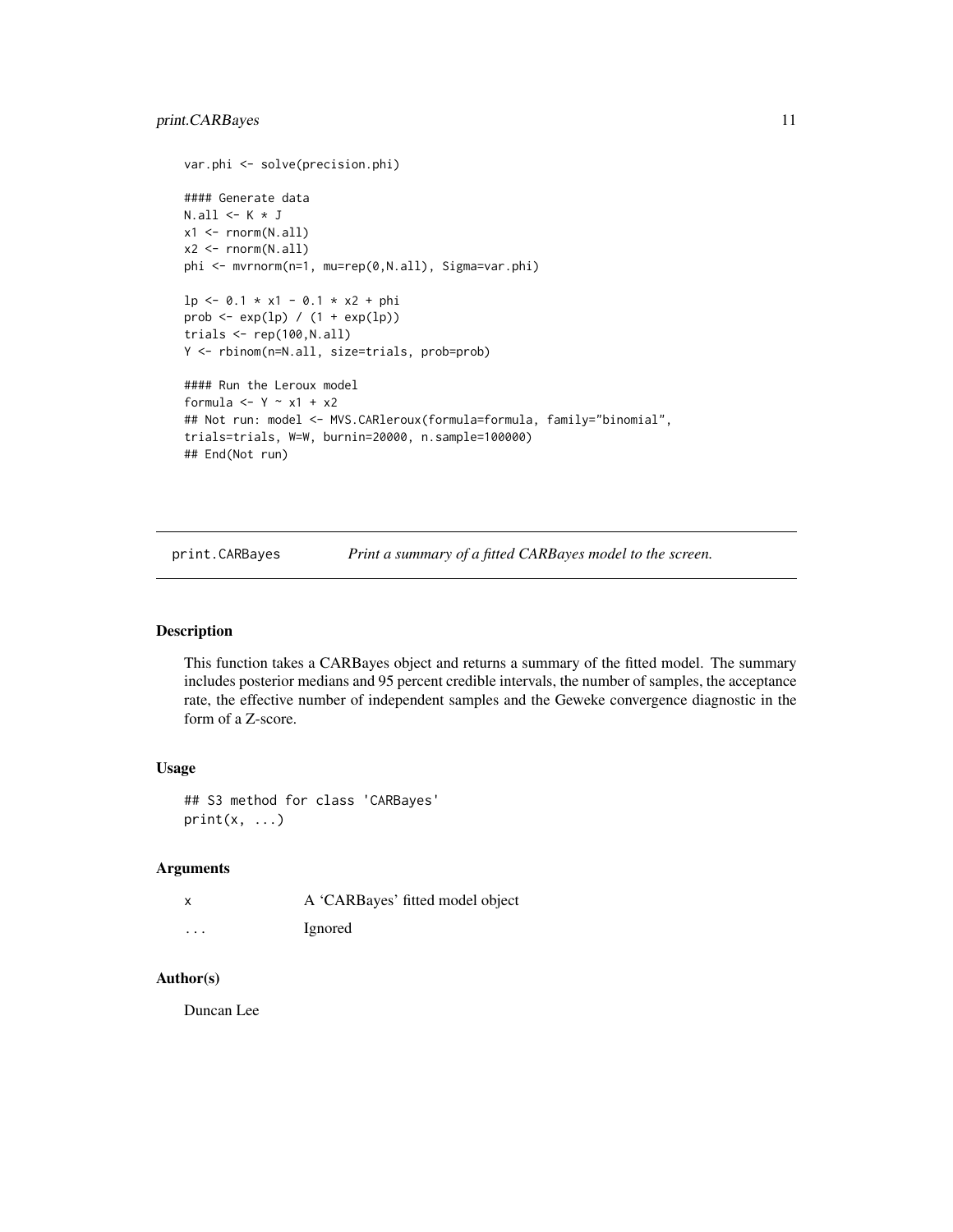<span id="page-11-0"></span>residuals.CARBayes *Extract the residuals from a model.*

#### Description

This function takes a CARBayes object and returns a set of residuals. The allowable types of residual are "response" (raw), "pearson", and "deviance".

#### Usage

```
## S3 method for class 'CARBayes'
residuals(object, type, ...)
```
### Arguments

| object | A CARBayes fitted model object.                                |
|--------|----------------------------------------------------------------|
| type   | A text string and one of c("response", "pearson", "deviance"). |
| .      | Ignored.                                                       |

# Author(s)

Duncan Lee

S.CARbym *Fit a spatial generalised linear mixed model to data, where the random effects have a BYM conditional autoregressive prior.*

#### Description

Fit a spatial generalised linear mixed model to areal unit data, where the response variable can be binomial, or Poisson. Note, a Gaussian likelihood is not allowed because of a lack of identifiability among the parameters. The linear predictor is modelled by known covariates and a vector of random effects. The latter are modelled by the BYM conditional autoregressive prior proposed by Besag et al. (1991), and further details are given in the vignette accompanying this package. Inference is conducted in a Bayesian setting using Markov chain Monte Carlo (MCMC) simulation. Missing (NA) values are allowed in the response, and posterior predictive distributions are created for the missing values for predictive purposes. These are saved in the 'samples' argument in the output of the function and are denoted by 'Y'.

#### Usage

```
S.CARbym(formula, family, data=NULL, trials=NULL, W, burnin, n.sample,
thin=1, prior.mean.beta=NULL, prior.var.beta=NULL, prior.tau2=NULL,
prior.sigma2=NULL, MALA=TRUE, verbose=TRUE)
```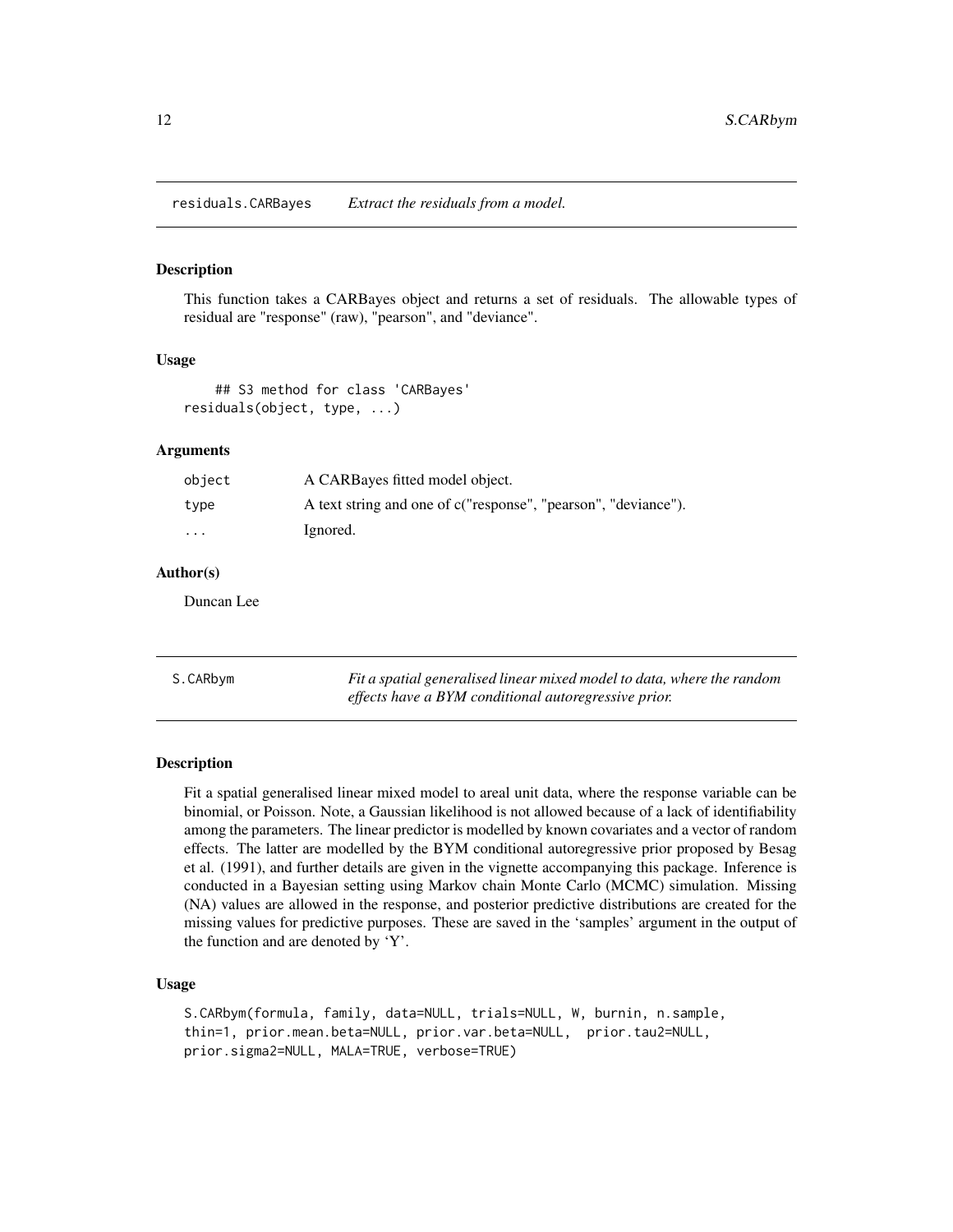# S.CARbym 13

# Arguments

| formula         | A formula for the covariate part of the model using the syntax of the lm() func-<br>tion. Offsets can be included here using the offset() function. The response can<br>contain missing (NA) values.                                                                                                                                                      |
|-----------------|-----------------------------------------------------------------------------------------------------------------------------------------------------------------------------------------------------------------------------------------------------------------------------------------------------------------------------------------------------------|
| family          | One of either 'binomial' or 'poisson', which respectively specify a binomial<br>likelihood model with a logistic link function, or a Poisson likelihood model<br>with a log link function.                                                                                                                                                                |
| data            | An optional data.frame containing the variables in the formula.                                                                                                                                                                                                                                                                                           |
| trials          | A vector the same length as the response containing the total number of trials<br>for each area. Only used if family='binomial'.                                                                                                                                                                                                                          |
| W               | A non-negative K by K neighbourhood matrix (where K is the number of spatial<br>units). Typically a binary specification is used, where the jkth element equals<br>one if areas (j, k) are spatially close (e.g. share a common border) and is zero<br>otherwise. The matrix can be non-binary, but each row must contain at least one<br>non-zero entry. |
| burnin          | The number of MCMC samples to discard as the burn-in period.                                                                                                                                                                                                                                                                                              |
| n.sample        | The number of MCMC samples to generate.                                                                                                                                                                                                                                                                                                                   |
| thin            | The level of thinning to apply to the MCMC samples to reduce their temporal<br>autocorrelation. Defaults to 1 (no thinning).                                                                                                                                                                                                                              |
| prior.mean.beta |                                                                                                                                                                                                                                                                                                                                                           |
|                 | A vector of prior means for the regression parameters beta (Gaussian priors are<br>assumed). Defaults to a vector of zeros.                                                                                                                                                                                                                               |
|                 | prior. var.beta A vector of prior variances for the regression parameters beta (Gaussian priors<br>are assumed). Defaults to a vector with values 100000.                                                                                                                                                                                                 |
| prior.tau2      | The prior shape and scale in the form of c(shape, scale) for an Inverse-Gamma(shape,<br>scale) prior for tau2. Defaults to $c(1, 0.01)$ .                                                                                                                                                                                                                 |
| prior.sigma2    | The prior shape and scale in the form of c(shape, scale) for an Inverse-Gamma(shape,<br>scale) prior for sigma2. Defaults to $c(1, 0.01)$ .                                                                                                                                                                                                               |
| <b>MALA</b>     | Logical, should the function use MALA (TRUE, default) or simple random walk<br>(FALSE) updates for the random effects. Not applicable if family='gaussian'.                                                                                                                                                                                               |
| verbose         | Logical, should the function update the user on its progress.                                                                                                                                                                                                                                                                                             |

# Value

| summary.results |                                                                                                                                                                                                                                                                                                                                                                                              |
|-----------------|----------------------------------------------------------------------------------------------------------------------------------------------------------------------------------------------------------------------------------------------------------------------------------------------------------------------------------------------------------------------------------------------|
|                 | A summary table of the parameters.                                                                                                                                                                                                                                                                                                                                                           |
| samples         | A list containing the MCMC samples from the model.                                                                                                                                                                                                                                                                                                                                           |
| fitted.values   | A vector of fitted values for each area.                                                                                                                                                                                                                                                                                                                                                     |
| residuals       | A matrix with 3 columns where each column is a type of residual and each row<br>relates to an area. The types are "response" (raw), "pearson", and "deviance".                                                                                                                                                                                                                               |
| modelfit        | Model fit criteria including the Deviance Information Criterion (DIC) and its<br>corresponding estimated effective number of parameters (p.d), the Log Marginal<br>Predictive Likelihood (LMPL), the Watanabe-Akaike Information Criterion (WAIC)<br>and its corresponding estimated number of effective parameters $(p.w)$ , the log-<br>likelihood, and the percentage deviance explained. |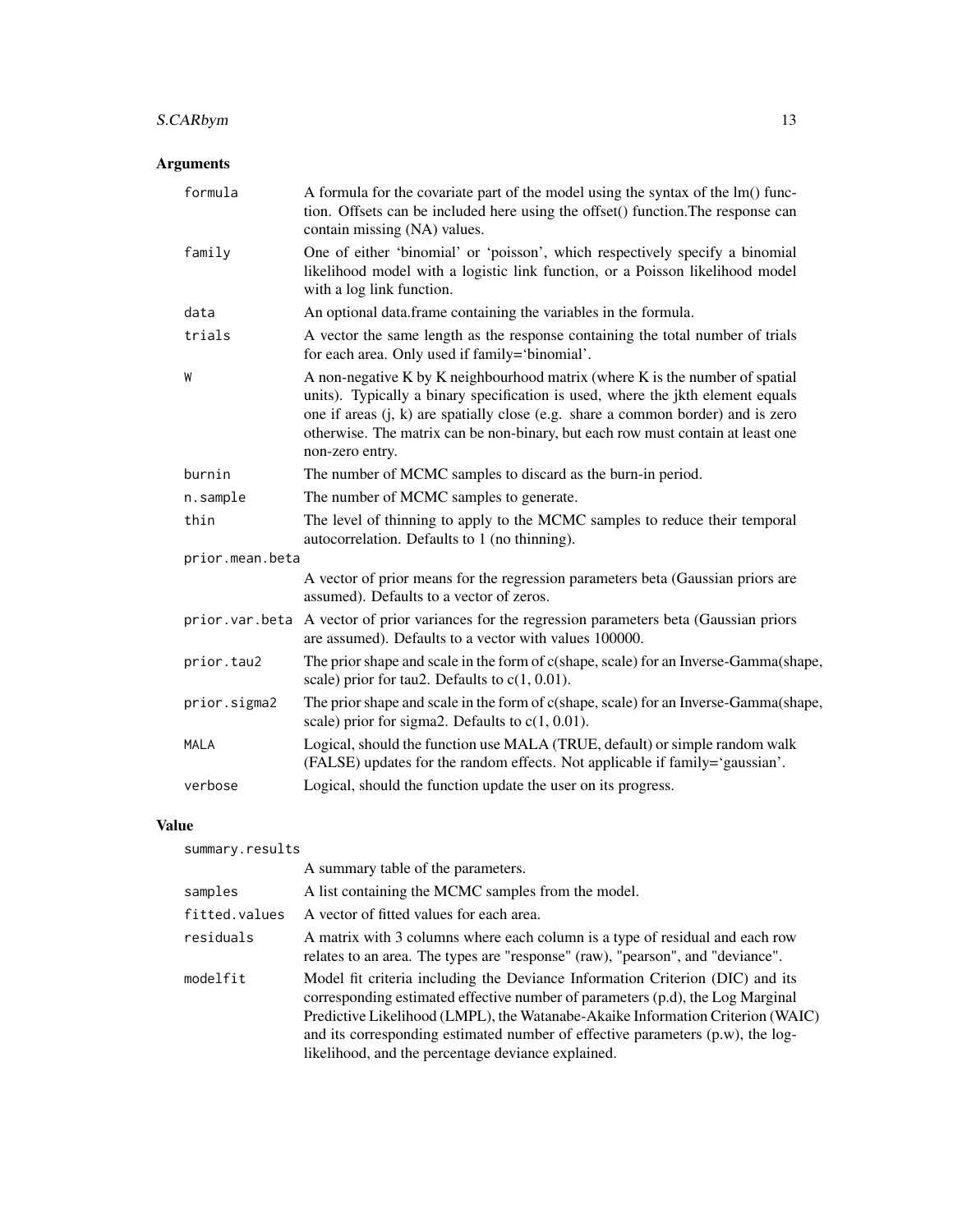| accept              | The acceptance probabilities for the parameters.            |
|---------------------|-------------------------------------------------------------|
| localised.structure |                                                             |
|                     | NULL, for compatability with the other models.              |
| formula             | The formula for the covariate and offset part of the model. |
| model               | A text string describing the model fit.                     |
| X.                  | The design matrix of covariates.                            |

#### Author(s)

Duncan Lee

## End(Not run)

#### References

Besag, J., J. York, and A. Mollie (1991). Bayesian image restoration with two applications in spatial statistics. Annals of the Institute of Statistics and Mathematics 43, 1-59.

#### Examples

```
##################################################
#### Run the model on simulated data on a lattice
##################################################
#### Load other libraries required
library(MASS)
#### Set up a square lattice region
x.easting < -1:10x.northing < -1:10Grid <- expand.grid(x.easting, x.northing)
K \leftarrow \text{nrow}(\text{Grid})#### set up distance and neighbourhood (W, based on sharing a common border) matrices
distance <- as.matrix(dist(Grid))
W \leftarrow \text{array}(\emptyset, c(K,K))W[distance==1] <-1
#### Generate the covariates and response data
x1 \leftarrow \text{rnorm}(K)x2 \le rnorm(K)theta \leq rnorm(K, sd=0.05)
phi <- mvrnorm(n=1, mu=rep(0,K), Sigma=0.4 * exp(-0.1 * distance))
logit \leq -x_1 + x_2 + \text{theta} + \text{phi}prob <- exp(logit) / (1 + exp(logit))
trials \leq rep(50,K)
Y <- rbinom(n=K, size=trials, prob=prob)
#### Run the BYM model
formula <- Y \sim x1 + x2
## Not run: model <- S.CARbym(formula=formula, family="binomial", trials=trials,
W=W, burnin=20000, n.sample=100000)
```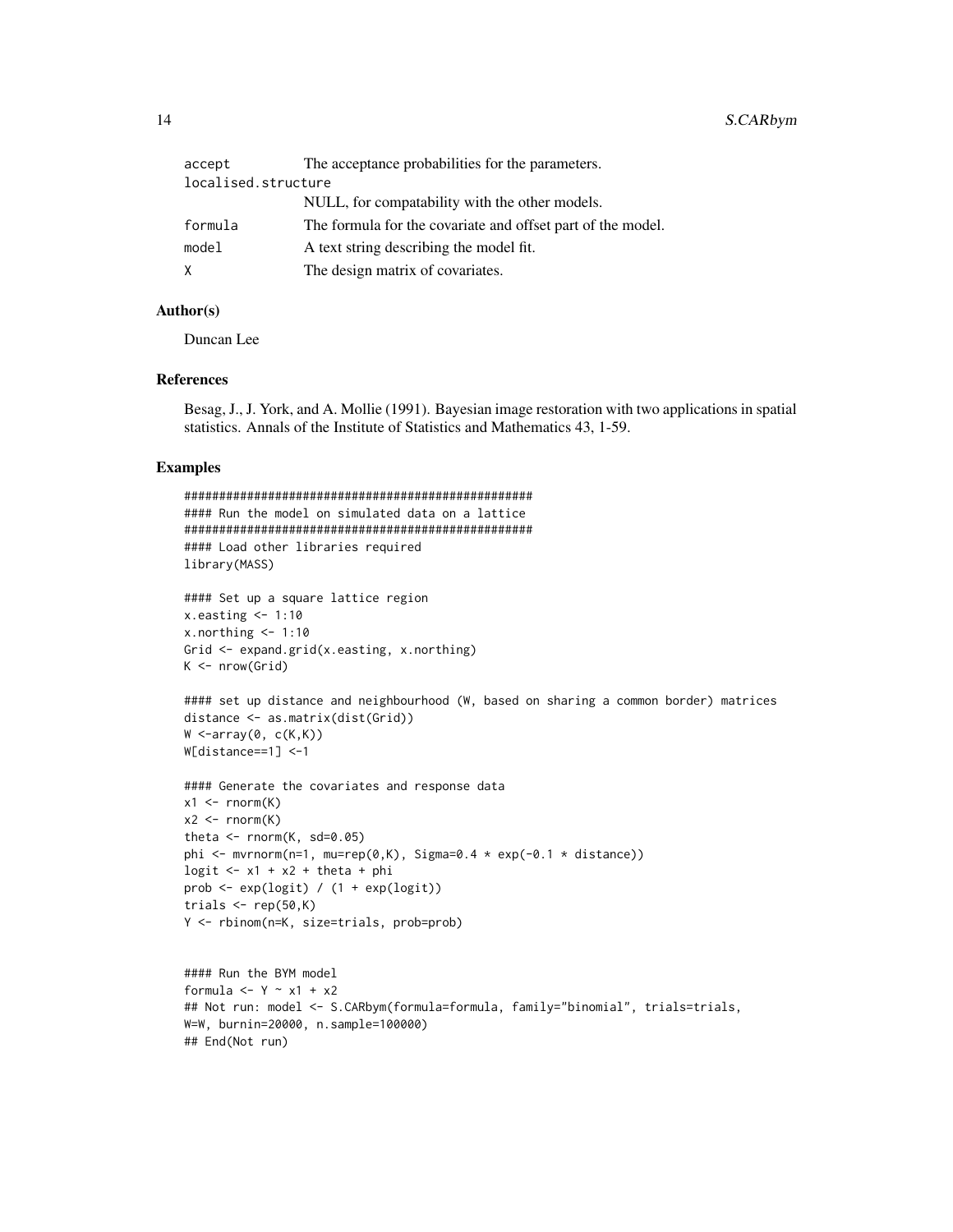<span id="page-14-0"></span>S.CARdissimilarity *Fit a spatial generalised linear mixed model to data, where the random effects have a localised conditional autoregressive prior.*

# Description

Fit a spatial generalised linear mixed model to areal unit data, where the response variable can be binomial, Gaussian or Poisson. The linear predictor is modelled by known covariates and a vector of random effects. The latter are modelled by the localised conditional autoregressive prior proposed by Lee and Mitchell (2012), and further details are given in the vignette accompanying this package. Inference is conducted in a Bayesian setting using Markov chain Monte Carlo (MCMC) simulation. Missing (NA) values are allowed in the response, and posterior predictive distributions are created for the missing values for predictive purposes. These are saved in the 'samples' argument in the output of the function and are denoted by 'Y'.

#### Usage

S.CARdissimilarity(formula, family, data=NULL, trials=NULL, W, Z, W.binary=TRUE, burnin, n.sample, thin=1, prior.mean.beta=NULL, prior.var.beta=NULL, prior.nu2=NULL, prior.tau2=NULL, MALA=TRUE, verbose=TRUE)

| formula  | A formula for the covariate part of the model using the syntax of the lm() func-<br>tion. Offsets can be included here using the offset() function. The response can<br>contain missing (NA) values.                                                                                                               |
|----------|--------------------------------------------------------------------------------------------------------------------------------------------------------------------------------------------------------------------------------------------------------------------------------------------------------------------|
| family   | One of either 'binomial', 'gaussian' or 'poisson', which respectively specify a<br>binomial likelihood model with a logistic link function, a Gaussian likelihood<br>model with an identity link function, or a Poisson likelihood model with a log<br>link function.                                              |
| data     | An optional data.frame containing the variables in the formula.                                                                                                                                                                                                                                                    |
| trials   | A vector the same length as the response containing the total number of trials<br>for each area. Only used if family='binomial'.                                                                                                                                                                                   |
| W        | A non-negative K by K neighbourhood matrix (where K is the number of spatial<br>units). Typically a binary specification is used, where the jkth element equals<br>one if areas $(i, k)$ are spatially close (e.g. share a common border) and is zero<br>otherwise. For this model only the matrix must be binary. |
| Z        | A list, where each element is a K by K matrix of non-negative dissimilarity<br>metrics.                                                                                                                                                                                                                            |
| W.binary | Logical, should the estimated neighbourhood neighbourhood have only binary<br>$(0,1)$ values.                                                                                                                                                                                                                      |
| burnin   | The number of MCMC samples to discard as the burn-in period.                                                                                                                                                                                                                                                       |
| n.sample | The number of MCMC samples to generate.                                                                                                                                                                                                                                                                            |
| thin     | The level of thinning to apply to the MCMC samples to reduce their temporal<br>autocorrelation. Defaults to 1 (no thinning).                                                                                                                                                                                       |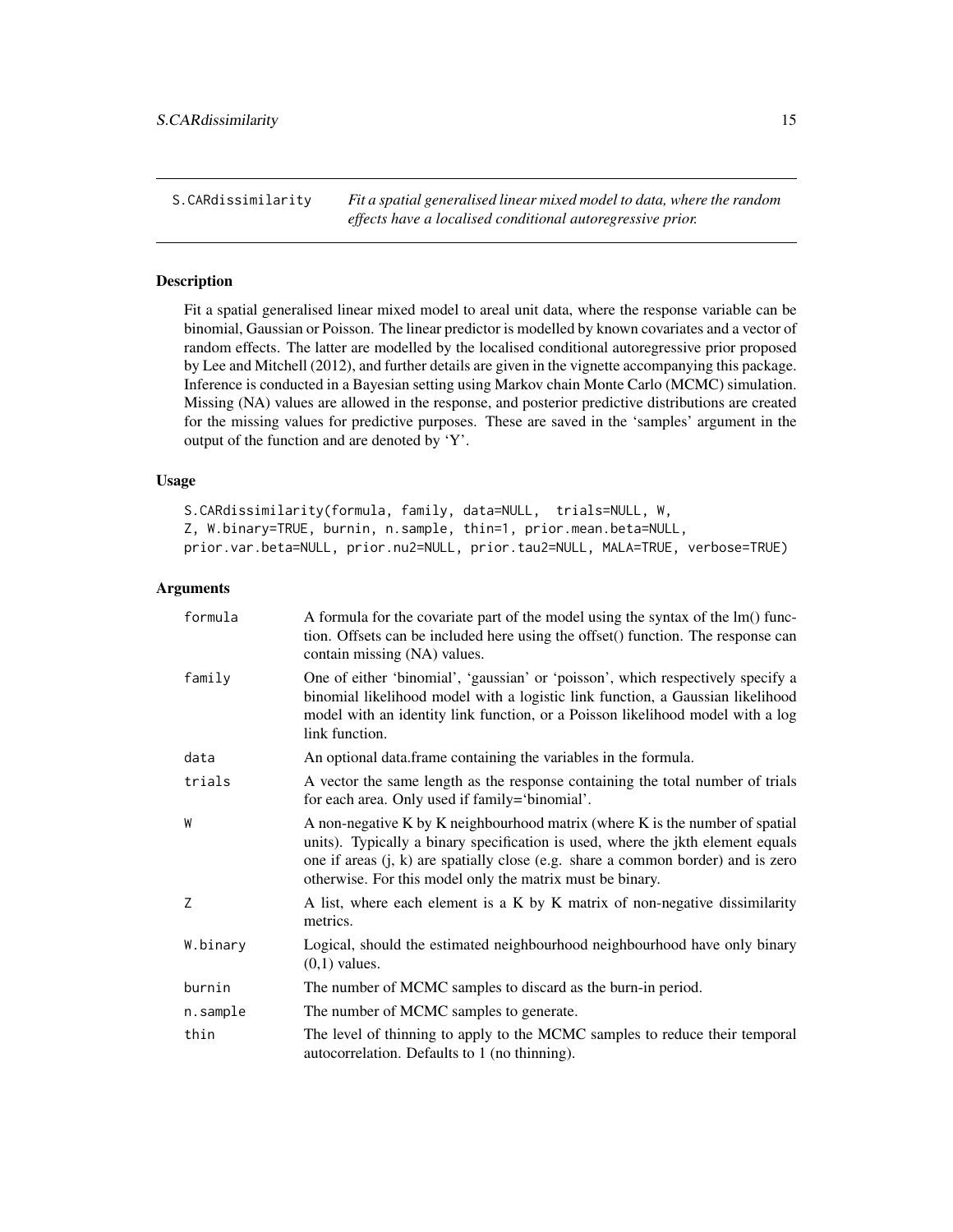| prior.mean.beta |                                                                                                                                                                            |
|-----------------|----------------------------------------------------------------------------------------------------------------------------------------------------------------------------|
|                 | A vector of prior means for the regression parameters beta (Gaussian priors are<br>assumed). Defaults to a vector of zeros.                                                |
|                 | prior var beta A vector of prior variances for the regression parameters beta (Gaussian priors<br>are assumed). Defaults to a vector with values 100000.                   |
| prior.nu2       | The prior shape and scale in the form of c(shape, scale) for an Inverse-Gamma(shape,<br>scale) prior for nu2. Defaults to $c(1, 0.01)$ and only used if family='Gaussian'. |
| prior.tau2      | The prior shape and scale in the form of c(shape, scale) for an Inverse-Gamma(shape,<br>scale) prior for tau2. Defaults to $c(1, 0.01)$ .                                  |
| MALA            | Logical, should the function use MALA (TRUE, default) or simple random walk<br>(FALSE) updates for the random effects. Not applicable if family='gaussian'.                |
| verbose         | Logical, should the function update the user on its progress.                                                                                                              |
|                 |                                                                                                                                                                            |

#### Value

summary.results A summary table of the parameters. samples A list containing the MCMC samples from the model. fitted.values A vector of fitted values for each area. residuals A matrix with 3 columns where each column is a type of residual and each row relates to an area. The types are "response" (raw), "pearson", and "deviance". modelfit Model fit criteria including the Deviance Information Criterion (DIC) and its corresponding estimated effective number of parameters (p.d), the Log Marginal Predictive Likelihood (LMPL), the Watanabe-Akaike Information Criterion (WAIC) and its corresponding estimated number of effective parameters (p.w), the loglikelihood, and the percentage deviance explained. accept The acceptance probabilities for the parameters. localised.structure A list containing two matrices: W.posterior contains posterior medians for each element w\_kj of the K by K neighbourhood matrix W; W.border.prob contains posterior probabilities that each w\_kj element of the K by K neighbourhood matrix W equals zero. This corresponds to the posterior probability of a boundary in the random effects surface. The latter is only present if W.binary=TRUE, otherwise it is missing (NA). In all cases W elements that correspond to two non-neighbouring areas have NA values. formula The formula for the covariate and offset part of the model. model A text string describing the model fit. X The design matrix of covariates.

#### Author(s)

Duncan Lee

#### References

Lee, D. and R. Mitchell (2012). Boundary detection in disease mapping studies. Biostatistics, 13, 415-426.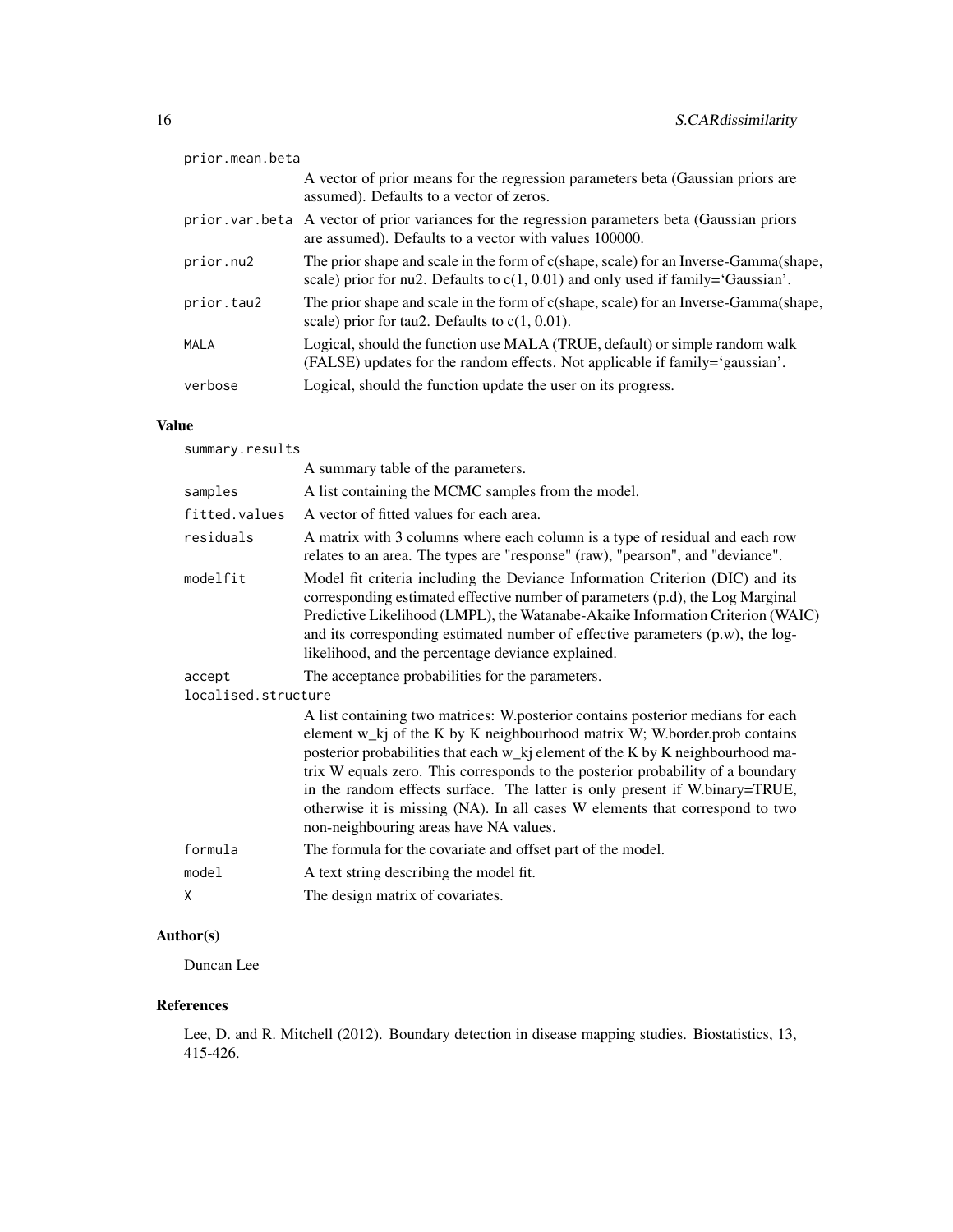#### <span id="page-16-0"></span>S.CARleroux 17

#### Examples

```
###########################################################
#### Run the model on simulated data - localised CAR model
###########################################################
#### Load other libraries required
library(MASS)
#### Set up a square lattice region
x.easting < -1:10x.northing < -1:10Grid <- expand.grid(x.easting, x.northing)
K \leftarrow \text{nrow}(Grid)#### Split the area into two groups between which there will be a boundary.
groups \leq-rep(1, K)groups[Grid$Var1>5] <- 2
#### set up distance and neighbourhood (W, based on sharing a common border) matrices
distance <- as.matrix(dist(Grid))
W \leq -array(0, c(K,K))W[distance==1] <-1
#### Generate the response data
phi \leq mvrnorm(n=1, mu=groups, Sigma=0.2 * exp(-0.1 * distance))
logit <- phi
prob <- exp(logit) / (1 + exp(logit))
trials \leq rep(50,K)
Y <- rbinom(n=K, size=trials, prob=prob)
#### Generate a dissimilarity metric
dissimilarity <- cbind(groups) + rnorm(K, sd=0.2)
dissimilarity.matrix <- as.matrix(dist(cbind(dissimilarity, dissimilarity),
method="manhattan", diag=TRUE, upper=TRUE)) * W/2
Z <- list(dissimilarity.matrix=dissimilarity.matrix)
#### Run the localised smoothing model
formula <- Y -1## Not run: model <- S.CARdissimilarity(formula=formula, family="binomial",
trials=trials, W=W, Z=Z, W.binary=TRUE, burnin=20000, n.sample=100000)
## End(Not run)
```
S.CARleroux *Fit a spatial generalised linear mixed model to data, where the random effects have a Leroux conditional autoregressive prior.*

#### **Description**

Fit a spatial generalised linear mixed model to areal unit data, where the response variable can be binomial, Gaussian or Poisson. The linear predictor is modelled by known covariates and a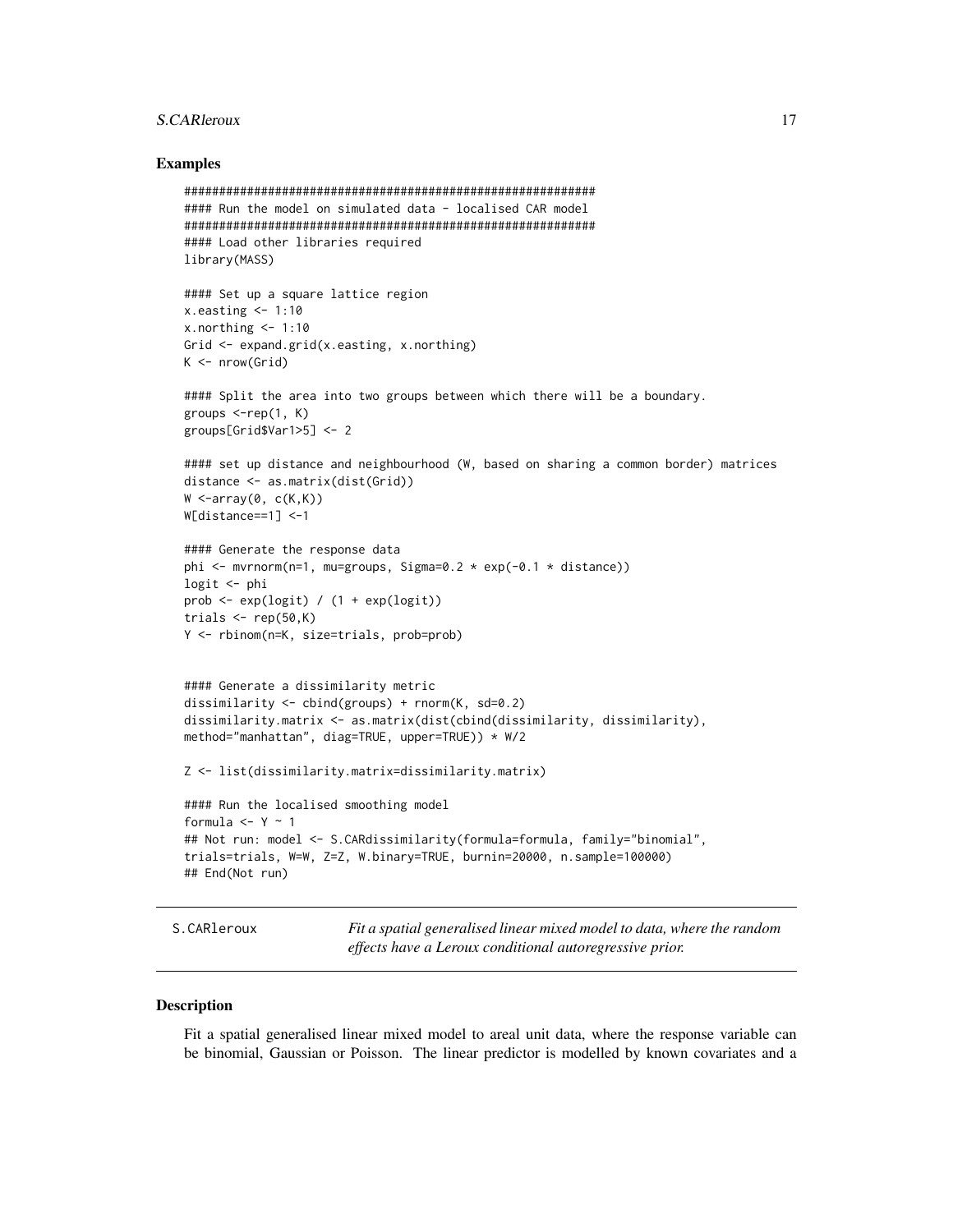vector of random effects. The latter are modelled by the conditional autoregressive prior proposed by Leroux et al. (1999), and further details are given in the vignette accompanying this package. Independent random effects can be obtained by setting (fix.rho=TRUE, rho=0) similar to the old function S.independent(), in which case the neighbourhood matrix W is not part of the model. In this case enter a fake W matrix that is a K by K matrix of zeros, where K is the number of data points. Similarly, the intrinsic CAR model can be obtained by setting (fix.rho=TRUE, rho=1) similar to the old function S.CARiar(). Inference is conducted in a Bayesian setting using Markov chain Monte Carlo (MCMC) simulation. Missing (NA) values are allowed in the response, and posterior predictive distributions are created for the missing values for predictive purposes. These are saved in the'samples' argument in the output of the function and are denoted by 'Y'.

#### Usage

```
S.CARleroux(formula, family, data=NULL, trials=NULL, W, burnin,
n.sample, thin=1, prior.mean.beta=NULL, prior.var.beta=NULL,
prior.nu2=NULL, prior.tau2=NULL, fix.rho=FALSE, rho=NULL, MALA=TRUE, verbose=TRUE)
```

| formula         | A formula for the covariate part of the model using the syntax of the lm() func-<br>tion. Offsets can be included here using the offset() function. The response can<br>contain missing (NA) values.                                                                                                                                                                                                                                                                                                                                                 |
|-----------------|------------------------------------------------------------------------------------------------------------------------------------------------------------------------------------------------------------------------------------------------------------------------------------------------------------------------------------------------------------------------------------------------------------------------------------------------------------------------------------------------------------------------------------------------------|
| family          | One of either 'binomial', 'gaussian' or 'poisson', which respectively specify a<br>binomial likelihood model with a logistic link function, a Gaussian likelihood<br>model with an identity link function, or a Poisson likelihood model with a log<br>link function.                                                                                                                                                                                                                                                                                |
| data            | An optional data.frame containing the variables in the formula.                                                                                                                                                                                                                                                                                                                                                                                                                                                                                      |
| trials          | A vector the same length as the response containing the total number of trials<br>for each area. Only used if family='binomial'.                                                                                                                                                                                                                                                                                                                                                                                                                     |
| W               | A non-negative K by K neighbourhood matrix (where K is the number of spatial<br>units). Typically a binary specification is used, where the jkth element equals<br>one if areas $(j, k)$ are spatially close (e.g. share a common border) and is zero<br>otherwise. The matrix can be non-binary, but each row must contain at least<br>one non-zero entry. Note, if fix.rho=TRUE and rho=0 then the W matrix is not<br>actually used by the model so a K by K matrix of zeros could be entered instead<br>if a real W matrix is cannot be obtained. |
| burnin          | The number of MCMC samples to discard as the burn-in period.                                                                                                                                                                                                                                                                                                                                                                                                                                                                                         |
| n.sample        | The number of MCMC samples to generate.                                                                                                                                                                                                                                                                                                                                                                                                                                                                                                              |
| thin            | The level of thinning to apply to the MCMC samples to reduce their temporal<br>autocorrelation. Defaults to 1 (no thinning).                                                                                                                                                                                                                                                                                                                                                                                                                         |
| prior.mean.beta |                                                                                                                                                                                                                                                                                                                                                                                                                                                                                                                                                      |
|                 | A vector of prior means for the regression parameters beta (Gaussian priors are<br>assumed). Defaults to a vector of zeros.                                                                                                                                                                                                                                                                                                                                                                                                                          |
|                 | prior. var. beta A vector of prior variances for the regression parameters beta (Gaussian priors<br>are assumed). Defaults to a vector with values 100000.                                                                                                                                                                                                                                                                                                                                                                                           |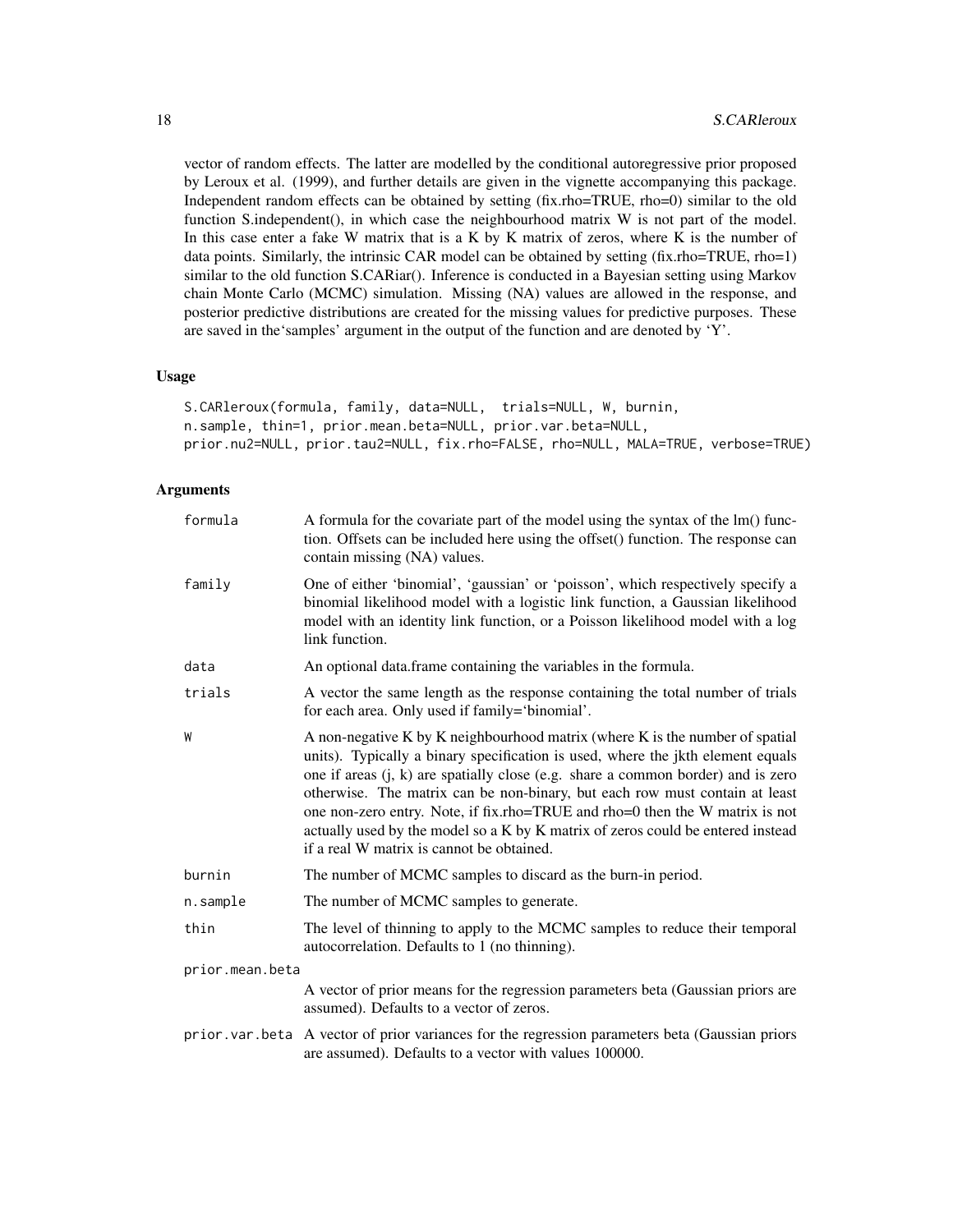# S.CARleroux 19

| The prior shape and scale in the form of c(shape, scale) for an Inverse-Gamma(shape,<br>scale) prior for nu2. Defaults to $c(1, 0.01)$ and only used if family='Gaussian'.                                        |
|-------------------------------------------------------------------------------------------------------------------------------------------------------------------------------------------------------------------|
| The prior shape and scale in the form of c(shape, scale) for an Inverse-Gamma(shape,<br>scale) prior for tau2. Defaults to $c(1, 0.01)$ .                                                                         |
| Logical, should the spatial dependence parameter rho be fixed rather than being<br>estimated in the model.                                                                                                        |
| The value that the spatial dependence parameter is set to if fix.rho=TRUE. Must<br>be in the interval $[0, 1]$ , where 0 corresponds to independence while 1 corre-<br>sponds to fitting the intrinsic CAR prior. |
|                                                                                                                                                                                                                   |
| Logical, should the function use MALA (TRUE, default) or simple random walk<br>(FALSE) updates for the random effects. Not applicable if family='gaussian'.                                                       |
|                                                                                                                                                                                                                   |

### Value

summary.results

| A summary table of the parameters.                                                                                                                                                                                                                                                                                                                                                           |  |
|----------------------------------------------------------------------------------------------------------------------------------------------------------------------------------------------------------------------------------------------------------------------------------------------------------------------------------------------------------------------------------------------|--|
| A list containing the MCMC samples from the model.                                                                                                                                                                                                                                                                                                                                           |  |
| A vector of fitted values for each area.                                                                                                                                                                                                                                                                                                                                                     |  |
| A matrix with 3 columns where each column is a type of residual and each row<br>relates to an area. The types are "response" (raw), "pearson", and "deviance".                                                                                                                                                                                                                               |  |
| Model fit criteria including the Deviance Information Criterion (DIC) and its<br>corresponding estimated effective number of parameters (p.d), the Log Marginal<br>Predictive Likelihood (LMPL), the Watanabe-Akaike Information Criterion (WAIC)<br>and its corresponding estimated number of effective parameters $(p.w)$ , the log-<br>likelihood, and the percentage deviance explained. |  |
| The acceptance probabilities for the parameters.                                                                                                                                                                                                                                                                                                                                             |  |
| localised.structure<br>NULL, for compatability with the other models.                                                                                                                                                                                                                                                                                                                        |  |
| The formula for the covariate and offset part of the model.                                                                                                                                                                                                                                                                                                                                  |  |
| A text string describing the model fit.                                                                                                                                                                                                                                                                                                                                                      |  |
| The design matrix of covariates.                                                                                                                                                                                                                                                                                                                                                             |  |
|                                                                                                                                                                                                                                                                                                                                                                                              |  |

# Author(s)

Duncan Lee

# References

Leroux, B., X. Lei, and N. Breslow (2000). Estimation of disease rates in small areas: A new mixed model for spatial dependence, Chapter Statistical Models in Epidemiology, the Environment and Clinical Trials, Halloran, M and Berry, D (eds), pp. 135-178. Springer-Verlag, New York.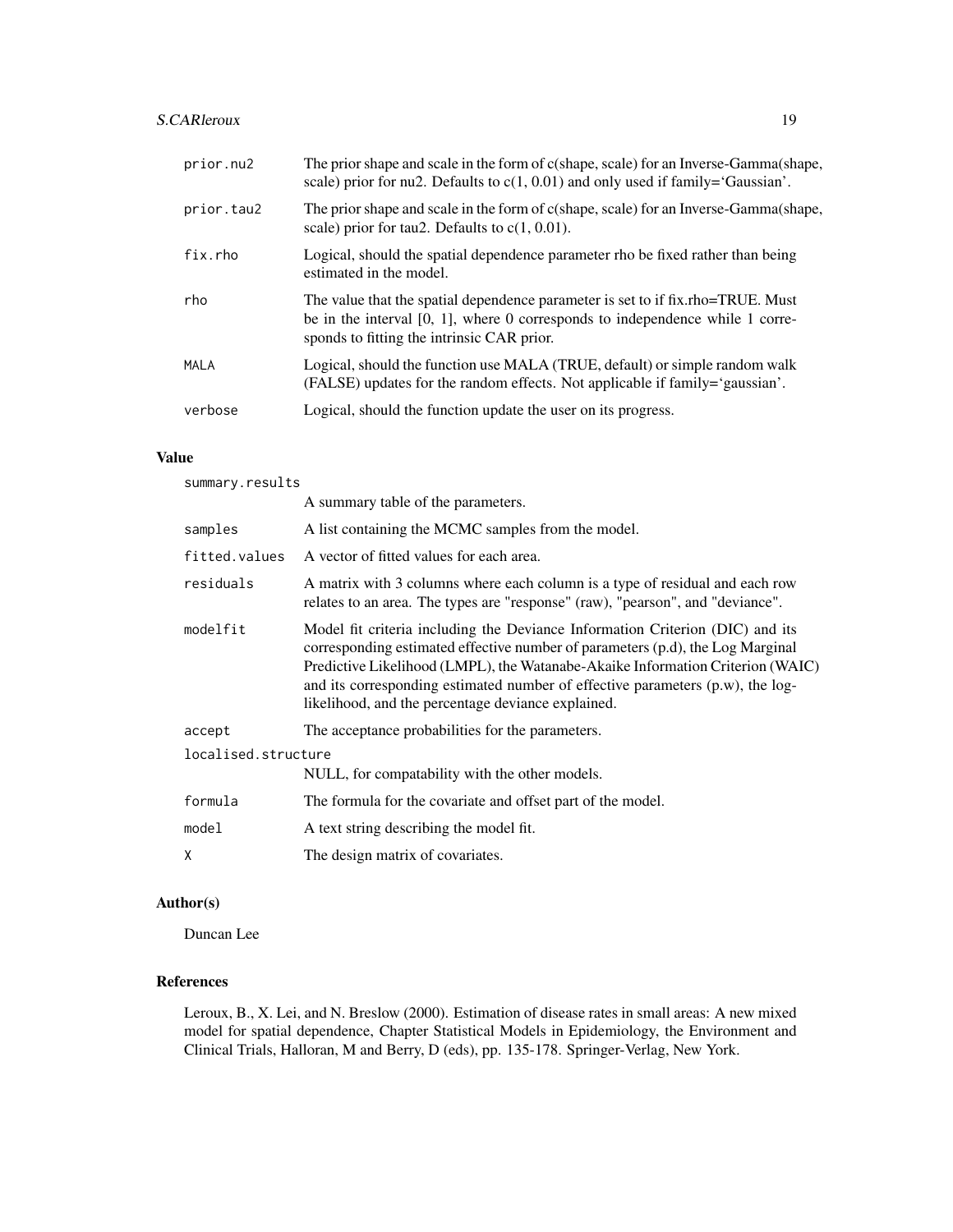#### Examples

```
##################################################
#### Run the model on simulated data on a lattice
##################################################
#### Load other libraries required
library(MASS)
#### Set up a square lattice region
x.easting < -1:10x.northing < -1:10Grid <- expand.grid(x.easting, x.northing)
K \leftarrow \text{nrow}(Grid)#### set up distance and neighbourhood (W, based on sharing a common border) matrices
distance <- as.matrix(dist(Grid))
W \leq -array(0, c(K,K))W[distance==1] <-1
#### Generate the covariates and response data
x1 \leftarrow \text{rnorm}(K)x2 \le - rnorm(K)theta \leq rnorm(K, sd=0.05)
phi \leq mvrnorm(n=1, mu=rep(0,K), Sigma=0.4 \star exp(-0.1 \star distance))
logit \leq x_1 + x_2 + \text{theta } + \text{phi}prob <- exp(logit) / (1 + exp(logit))
trials \leq rep(50,K)
Y <- rbinom(n=K, size=trials, prob=prob)
#### Run the Leroux model
formula <- Y - x1 + x2
## Not run: model <- S.CARleroux(formula=formula, family="binomial",
trials=trials, W=W, burnin=20000, n.sample=100000)
## End(Not run)
```
# Description

Fit a spatial generalised linear mixed model to areal unit data, where the response variable can be binomial or Poisson. Note, a Gaussian likelihood is not allowed because of a lack of identifiability among the parameters. The linear predictor is modelled by known covariates, a vector of random effects and a piecewise constant intercept process. The random effects are modelled by an intrinsic CAR prior, while the piecewise constant intercept process was proposed by Lee and Sarran (2015), and allow neighbouring areas to have very different values. Further details are given in the vignette accompanying this package. Inference is conducted in a Bayesian setting using Markov chain Monte Carlo (MCMC) simulation. Missing (NA) values are not allowed in this model.

S.CARlocalised *Fit a spatial generalised linear mixed model to data, where a set of*

*stant intercept process.*

*spatially smooth random effects are augmented with a piecewise con-*

<span id="page-19-0"></span>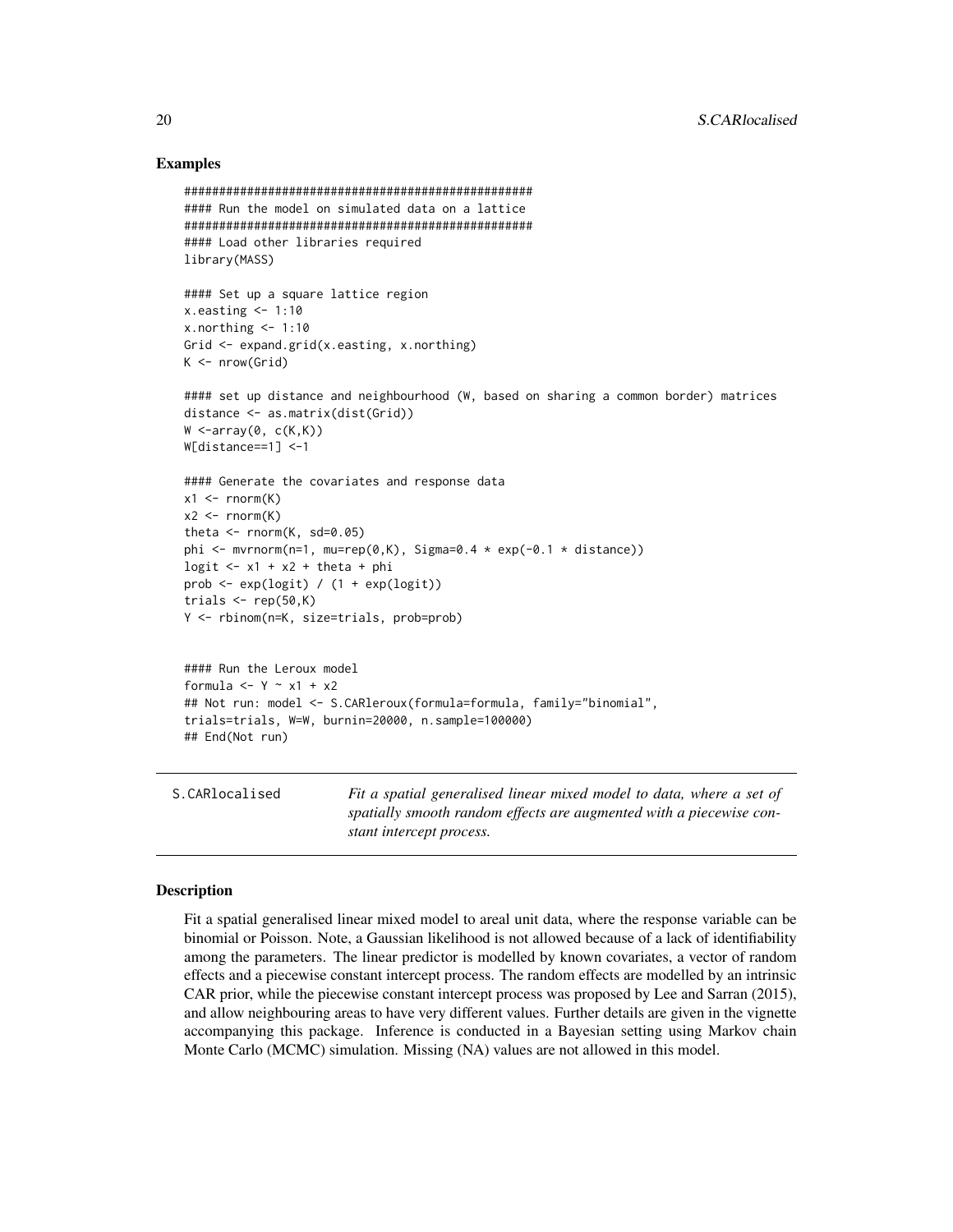# S.CARlocalised 21

# Usage

```
S.CARlocalised(formula, family, data=NULL, G, trials=NULL, W,
burnin, n.sample, thin=1, prior.mean.beta=NULL, prior.var.beta=NULL,
prior.mean.alpha=NULL, prior.var.alpha=NULL, prior.tau2=NULL,prior.delta=NULL,
MALA=TRUE, verbose=TRUE)
```

| formula          | A formula for the covariate part of the model using the syntax of the lm() func-<br>tion. Offsets can be included here using the offset() function. The response<br>cannot contain missing (NA) values.                                                                                                                                                   |
|------------------|-----------------------------------------------------------------------------------------------------------------------------------------------------------------------------------------------------------------------------------------------------------------------------------------------------------------------------------------------------------|
| family           | One of either 'binomial' or 'poisson', which respectively specify a binomial<br>likelihood model with a logistic link function, or a Poisson likelihood model<br>with a log link function.                                                                                                                                                                |
| data             | An optional data.frame containing the variables in the formula.                                                                                                                                                                                                                                                                                           |
| G                | The maximum number of distinct intercept terms (clusters) to allow in the model.                                                                                                                                                                                                                                                                          |
| trials           | A vector the same length as the response containing the total number of trials<br>for each area. Only used if family='binomial'.                                                                                                                                                                                                                          |
| W                | A non-negative K by K neighbourhood matrix (where K is the number of spatial<br>units). Typically a binary specification is used, where the jkth element equals<br>one if areas (j, k) are spatially close (e.g. share a common border) and is zero<br>otherwise. The matrix can be non-binary, but each row must contain at least one<br>non-zero entry. |
| burnin           | The number of MCMC samples to discard as the burn-in period.                                                                                                                                                                                                                                                                                              |
| n.sample         | The number of MCMC samples to generate.                                                                                                                                                                                                                                                                                                                   |
| thin             | The level of thinning to apply to the MCMC samples to reduce their temporal<br>autocorrelation. Defaults to 1 (no thinning).                                                                                                                                                                                                                              |
| prior.mean.beta  |                                                                                                                                                                                                                                                                                                                                                           |
|                  | A vector of prior means for the regression parameters beta (Gaussian priors are<br>assumed). Defaults to a vector of zeros.                                                                                                                                                                                                                               |
|                  | prior. var. beta A vector of prior variances for the regression parameters beta (Gaussian priors<br>are assumed). Defaults to a vector with values 1000.                                                                                                                                                                                                  |
| prior.mean.alpha |                                                                                                                                                                                                                                                                                                                                                           |
|                  | The prior mean for the regression parameter alpha (Gaussian priors are assumed)<br>multiplying the covariate with within area variation in its values. Defaults to<br>zero.                                                                                                                                                                               |
| prior.var.alpha  |                                                                                                                                                                                                                                                                                                                                                           |
|                  | The prior variance for the regression parameter alpha (Gaussian priors are as-<br>sumed) multiplying the covariate with within area variation in its values. De-<br>faults to 100000.                                                                                                                                                                     |
| prior.tau2       | The prior shape and scale in the form of c(shape, scale) for an Inverse-Gamma(shape,<br>scale) prior for tau2. Defaults to $c(1, 0.01)$ .                                                                                                                                                                                                                 |
| prior.delta      | The prior maximum for the cluster smoothing parameter delta. Defaults to 10.                                                                                                                                                                                                                                                                              |
| MALA             | Logical, should the function use MALA (TRUE, default) or simple random walk<br>(FALSE) updates for the random effects. Not applicable if family='gaussian'.                                                                                                                                                                                               |
| verbose          | Logical, should the function update the user on its progress.                                                                                                                                                                                                                                                                                             |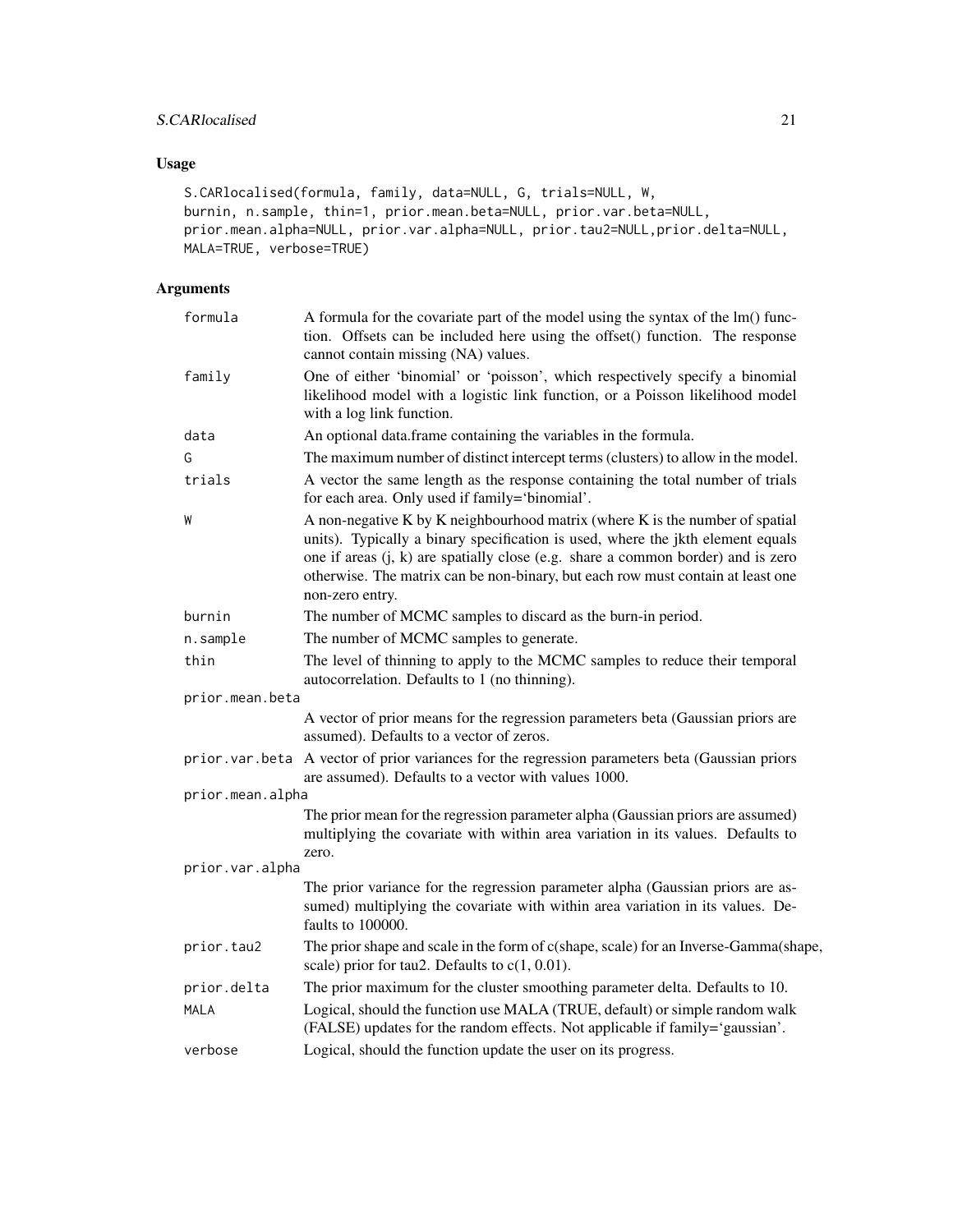#### Value

| summary.results     |                                                                                                                                                                                                                                                                                                                                                                                           |  |
|---------------------|-------------------------------------------------------------------------------------------------------------------------------------------------------------------------------------------------------------------------------------------------------------------------------------------------------------------------------------------------------------------------------------------|--|
|                     | A summary table of the parameters.                                                                                                                                                                                                                                                                                                                                                        |  |
| samples             | A list containing the MCMC samples from the model.                                                                                                                                                                                                                                                                                                                                        |  |
| fitted.values       | A vector of fitted values for each area.                                                                                                                                                                                                                                                                                                                                                  |  |
| residuals           | A matrix with 3 columns where each column is a type of residual and each row<br>relates to an area. The types are "response" (raw), "pearson", and "deviance".                                                                                                                                                                                                                            |  |
| modelfit            | Model fit criteria including the Deviance Information Criterion (DIC) and its<br>corresponding estimated effective number of parameters (p.d), the Log Marginal<br>Predictive Likelihood (LMPL), the Watanabe-Akaike Information Criterion (WAIC)<br>and its corresponding estimated number of effective parameters (p.w), the log-<br>likelihood, and the percentage deviance explained. |  |
| accept              | The acceptance probabilities for the parameters.                                                                                                                                                                                                                                                                                                                                          |  |
| localised.structure |                                                                                                                                                                                                                                                                                                                                                                                           |  |
|                     | A vector giving the posterior median of which cluster (group) each area is in.                                                                                                                                                                                                                                                                                                            |  |
| formula             | The formula for the covariate and offset part of the model.                                                                                                                                                                                                                                                                                                                               |  |
| model               | A text string describing the model fit.                                                                                                                                                                                                                                                                                                                                                   |  |
| Χ                   | The design matrix of covariates.                                                                                                                                                                                                                                                                                                                                                          |  |
|                     |                                                                                                                                                                                                                                                                                                                                                                                           |  |

# Author(s)

Duncan Lee

# References

Lee, D and Sarran, C (2015). Controlling for unmeasured confounding and spatial misalignment in long-term air pollution and health studies, Environmetrics, 26, 477-487.

# Examples

```
###########################################################
#### Run the model on simulated data - localised CAR model
###########################################################
#### Load other libraries required
library(MASS)
#### Set up a square lattice region
x.easting < -1:10x.northing < -1:10Grid <- expand.grid(x.easting, x.northing)
K \leftarrow \text{nrow}(\text{Grid})#### Split the area into two groups between which there will be a boundary.
groups \leq-rep(1, K)groups[Grid$Var1>5] <- 2
```
#### set up distance and neighbourhood (W, based on sharing a common border) matrices distance <- as.matrix(dist(Grid))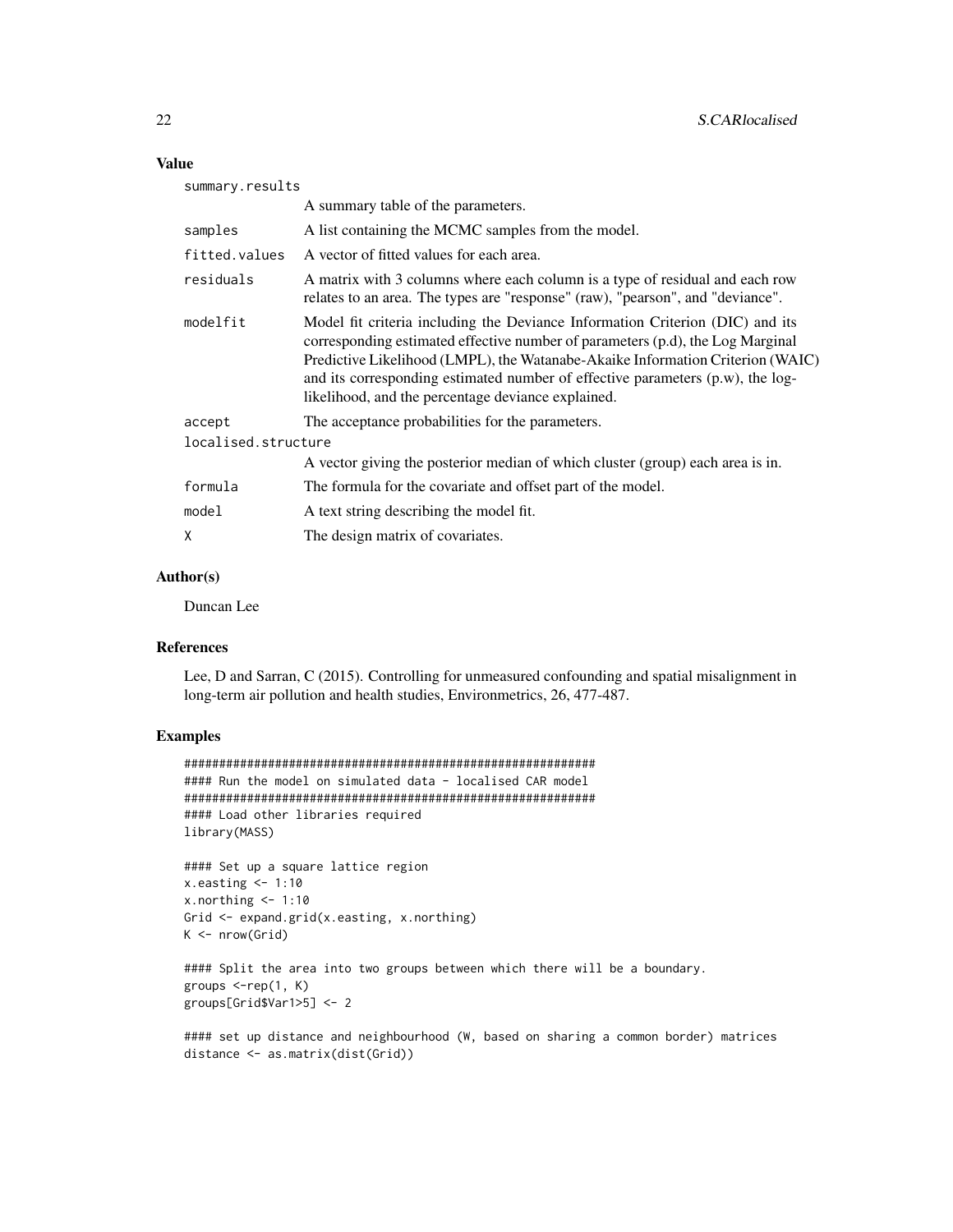# <span id="page-22-0"></span>S.CARmultilevel 23

```
W \leftarrow \text{array}(\emptyset, c(K,K))W[distance==1] <-1
#### Generate the response data
phi <- mvrnorm(n=1, mu=groups, Sigma=0.2 * exp(-0.1 * distance))
logit <- phi
prob <- exp(logit) / (1 + exp(logit))
trials \leq rep(50,K)
Y <- rbinom(n=K, size=trials, prob=prob)
#### Run the localised smoothing model
formula <- Y - 1
## Not run: model <- S.CARlocalised(formula=formula, family="binomial", trials=trials,
G=2, W=W,burnin=20000, n.sample=100000)
## End(Not run)
```
S.CARmultilevel *Fit a spatial generalised linear mixed model to multi-level areal unit data, where the spatial random effects have a Leroux conditional autoregressive prior and there are also individual or small group level random effects.*

#### Description

Fit a spatial generalised linear mixed model to multi-level areal unit data, where the response variable can be binomial, Gaussian or Poisson. The data are structured with individuals within areal units, and different numbers of individuals are allowed within each areal unit. The linear predictor is modelled by known covariates (either individual or areal level) and two vectors of random effects. The latter include areal level effects modelled by the conditional autoregressive prior proposed by Leroux et al. (1999). Independent random effects can be obtained by setting (fix.rho=TRUE, rho=0). Similarly, the intrinsic CAR model can be obtained by setting (fix.rho=TRUE, rho=1). The second set of random effects are determined by a single effect for each level of a categorical covariate. These random effects are independent with a common variance sigma2. Inference is conducted in a Bayesian setting using Markov chain Monte Carlo (McMC) simulation. Missing (NA) values are allowed in the response, and posterior predictive distributions are created for the missing values for predictive purposes. These are saved in the'samples' argument in the output of the function and are denoted by 'Y'.

#### Usage

S.CARmultilevel(formula, family, data=NULL, trials=NULL, W, ind.area, ind.re=NULL, burnin, n.sample, thin=1, prior.mean.beta=NULL, prior.var.beta=NULL, prior.nu2=NULL, prior.tau2=NULL, prior.sigma2=NULL, fix.rho=FALSE, rho=NULL, verbose=TRUE)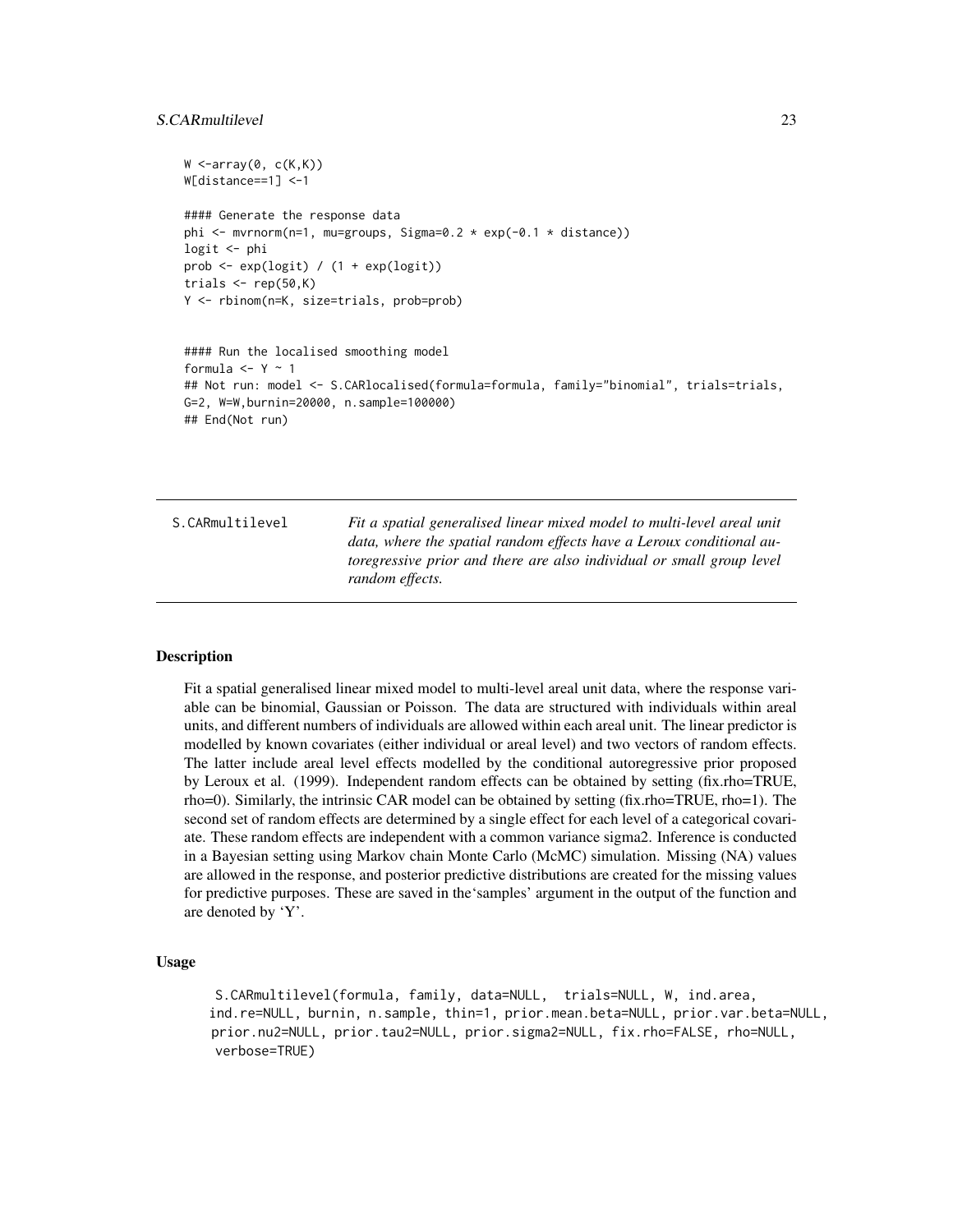| formula         | A formula for the covariate part of the model using the syntax of the lm() func-<br>tion. Offsets can be included here using the offset() function. The response can<br>contain missing (NA) values.                                                                                                                                                                                                                                                                                                                                                 |
|-----------------|------------------------------------------------------------------------------------------------------------------------------------------------------------------------------------------------------------------------------------------------------------------------------------------------------------------------------------------------------------------------------------------------------------------------------------------------------------------------------------------------------------------------------------------------------|
| family          | One of either 'binomial', 'gaussian' or 'poisson', which respectively specify a<br>binomial likelihood model with a logistic link function, a Gaussian likelihood<br>model with an identity link function, or a Poisson likelihood model with a log<br>link function.                                                                                                                                                                                                                                                                                |
| data            | An optional data.frame containing the variables in the formula.                                                                                                                                                                                                                                                                                                                                                                                                                                                                                      |
| trials          | A vector the same length as the response containing the total number of trials<br>for individual. Only used if family='binomial'.                                                                                                                                                                                                                                                                                                                                                                                                                    |
| W               | A non-negative K by K neighbourhood matrix (where K is the number of spatial<br>units). Typically a binary specification is used, where the jkth element equals<br>one if areas $(i, k)$ are spatially close (e.g. share a common border) and is zero<br>otherwise. The matrix can be non-binary, but each row must contain at least<br>one non-zero entry. Note, if fix.rho=TRUE and rho=0 then the W matrix is not<br>actually used by the model so a K by K matrix of zeros could be entered instead<br>if a real W matrix is cannot be obtained. |
| ind.area        | A vector of integers the same length as the number of data points (individuals)<br>giving which spatial unit (nunmbered from $1$ to $K$ to align with the W matrix)<br>each individual belongs to.                                                                                                                                                                                                                                                                                                                                                   |
| ind.re          | A categorical variable where each level will be assigned a different independent<br>random effect. If NULL these random effects are omitted.                                                                                                                                                                                                                                                                                                                                                                                                         |
| burnin          | The number of MCMC samples to discard as the burn-in period.                                                                                                                                                                                                                                                                                                                                                                                                                                                                                         |
| n.sample        | The number of MCMC samples to generate.                                                                                                                                                                                                                                                                                                                                                                                                                                                                                                              |
| thin            | The level of thinning to apply to the MCMC samples to reduce their temporal<br>autocorrelation. Defaults to 1 (no thinning).                                                                                                                                                                                                                                                                                                                                                                                                                         |
| prior.mean.beta |                                                                                                                                                                                                                                                                                                                                                                                                                                                                                                                                                      |
|                 | A vector of prior means for the regression parameters beta (Gaussian priors are<br>assumed). Defaults to a vector of zeros.                                                                                                                                                                                                                                                                                                                                                                                                                          |
|                 | prior. var. beta A vector of prior variances for the regression parameters beta (Gaussian priors<br>are assumed). Defaults to a vector with values 100000.                                                                                                                                                                                                                                                                                                                                                                                           |
| prior.nu2       | The prior shape and scale in the form of c(shape, scale) for an Inverse-Gamma(shape,<br>scale) prior for nu2. Defaults to $c(1, 0.01)$ and only used if family='Gaussian'.                                                                                                                                                                                                                                                                                                                                                                           |
| prior.tau2      | The prior shape and scale in the form of c(shape, scale) for an Inverse-Gamma(shape,<br>scale) prior for tau2. Defaults to $c(1, 0.01)$ .                                                                                                                                                                                                                                                                                                                                                                                                            |
| prior.sigma2    | The prior shape and scale in the form of c(shape, scale) for an Inverse-Gamma(shape,<br>scale) prior for sigma2. Defaults to $c(1, 0.01)$ .                                                                                                                                                                                                                                                                                                                                                                                                          |
| fix.rho         | Logical, should the spatial dependence parameter rho be fixed rather than being<br>estimated in the model.                                                                                                                                                                                                                                                                                                                                                                                                                                           |
| rho             | The value that the spatial dependence parameter is set to if fix.rho=TRUE. Must<br>be in the interval $[0, 1]$ , where 0 corresponds to independence while 1 corre-<br>sponds to fitting the intrinsic CAR prior.                                                                                                                                                                                                                                                                                                                                    |
| verbose         | Logical, should the function update the user on its progress.                                                                                                                                                                                                                                                                                                                                                                                                                                                                                        |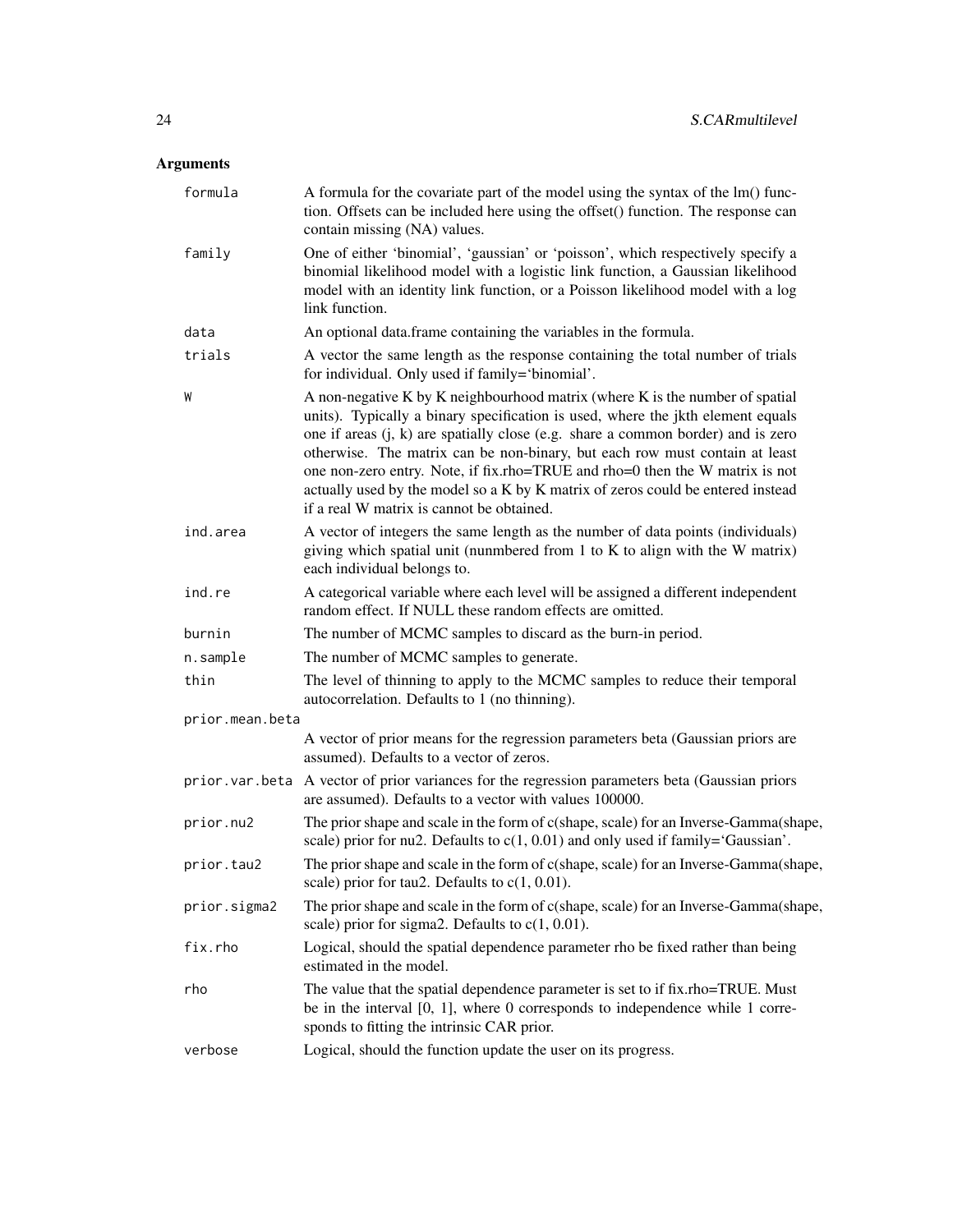#### S.CARmultilevel 25

# Value

| summary.results     |                                                                                                                                                                                                                                                                                                                                                                                           |
|---------------------|-------------------------------------------------------------------------------------------------------------------------------------------------------------------------------------------------------------------------------------------------------------------------------------------------------------------------------------------------------------------------------------------|
|                     | A summary table of the parameters.                                                                                                                                                                                                                                                                                                                                                        |
| samples             | A list containing the McMC samples from the model.                                                                                                                                                                                                                                                                                                                                        |
| fitted.values       | A vector of fitted values for each area.                                                                                                                                                                                                                                                                                                                                                  |
| residuals           | A vector of residuals for each area.                                                                                                                                                                                                                                                                                                                                                      |
| modelfit            | Model fit criteria including the Deviance Information Criterion (DIC) and its<br>corresponding estimated effective number of parameters (p.d), the Log Marginal<br>Predictive Likelihood (LMPL), the Watanabe-Akaike Information Criterion (WAIC)<br>and its corresponding estimated number of effective parameters (p.w), the log-<br>likelihood, and the percentage deviance explained. |
| localised.structure |                                                                                                                                                                                                                                                                                                                                                                                           |
|                     | NULL, for compatability with the other models.                                                                                                                                                                                                                                                                                                                                            |
| formula             | The formula for the covariate and offset part of the model.                                                                                                                                                                                                                                                                                                                               |
| model               | A text string describing the model fit.                                                                                                                                                                                                                                                                                                                                                   |
| X                   | The design matrix of covariates.                                                                                                                                                                                                                                                                                                                                                          |

# Author(s)

Duncan Lee

# Examples

```
##################################################
#### Run the model on simulated data on a lattice
##################################################
```

```
#### Set up a square lattice region
x.easting < -1:10x.northing < -1:10Grid <- expand.grid(x.easting, x.northing)
K \leq -\text{nrow}(Grid)
```

```
#### set up distance and neighbourhood (W, based on sharing a common border) matrices
distance <- as.matrix(dist(Grid))
W \leq -array(0, c(K,K))W[distance==1] <-1
```

```
#### Generate the number of individuals per area and which individuals to which areas
n <- sample(5:30, K, replace=TRUE)
n.total <- sum(n)
ind.area.temp \leq rep(1:K, n)
ind.area <- sample(ind.area.temp, n.total, replace=FALSE)
```

```
#### Generate a categorical variable
n.levels <- n.total / (0.5*1+0.36*2+0.14*3)
m2 \le round(n.levels * 0.36)
m3 \le round(n.levels * 0.14)
```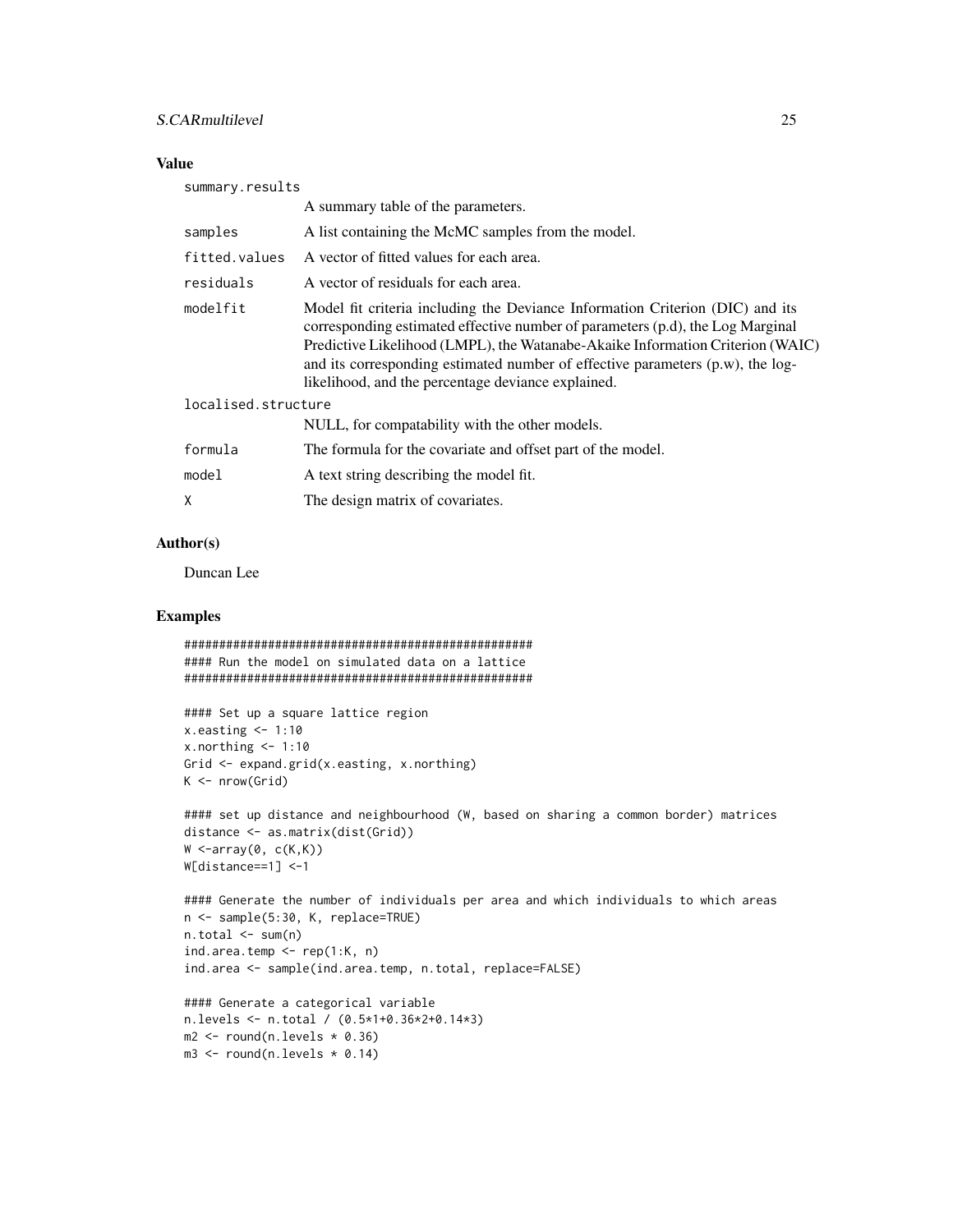```
levels.temp <- c(kronecker(1:m3, rep(1,3)), kronecker((m3+1):(m3+m2), rep(1,2)))
m1 <- n.total-length(levels.temp)
levels.temp2 <- c(levels.temp, (max(levels.temp)+1):(max(levels.temp)+m1))
ind.re <-sample(levels.temp2)
q \leq -m1+m2+m3#### Generate the covariates and response data
x1 <- rnorm(n.total)
x2 <- rnorm(n.total)
phi \leq mvrnorm(n=1, mu=rep(0,K), Sigma=0.4 * exp(-0.1 * distance))
phi.extend <- phi[ind.area]
zeta <- rnorm(n=q, mean=0, sd=0.1)
zeta.extend <- zeta[ind.re]
logit \leq x_1 + x_2 + \text{phi}. extend + zeta.extend
prob \leq exp(logit) / (1 + exp(logit))
trials <- rep(50,n.total)
Y <- rbinom(n=n.total, size=trials, prob=prob)
#### Run the model
formula <- Y - x1 + x2
## Not run: model <- S.CARmultilevel(formula=formula, family="binomial", ind.area=ind.area,
                ind.re=ind.re, trials=trials, W=W, burnin=20000, n.sample=100000)
## End(Not run)
```
S.glm *Fit a spatial generalised linear model to data.*

#### Description

Fit a spatial generalised linear model to data, where the response variable can be binomial, Gaussian or Poisson. Inference is conducted in a Bayesian setting using Markov chain Monte Carlo (McMC) simulation. Missing (NA) values are allowed in the response, and posterior predictive distributions are created for the missing values for predictive purposes. These are saved in the'samples' argument in the output of the function and are denoted by 'Y'.

#### Usage

```
S.glm(formula, family, data=NULL, trials=NULL, burnin, n.sample, thin=1,
prior.mean.beta=NULL, prior.var.beta=NULL, prior.nu2=NULL, verbose=TRUE)
```

| formula | A formula for the covariate part of the model using the syntax of the lm() func-<br>tion. Offsets can be included here using the offset() function. The response can<br>contain missing (NA) values.                                                                  |
|---------|-----------------------------------------------------------------------------------------------------------------------------------------------------------------------------------------------------------------------------------------------------------------------|
| family  | One of either 'binomial', 'gaussian' or 'poisson', which respectively specify a<br>binomial likelihood model with a logistic link function, a Gaussian likelihood<br>model with an identity link function, or a Poisson likelihood model with a log<br>link function. |

<span id="page-25-0"></span>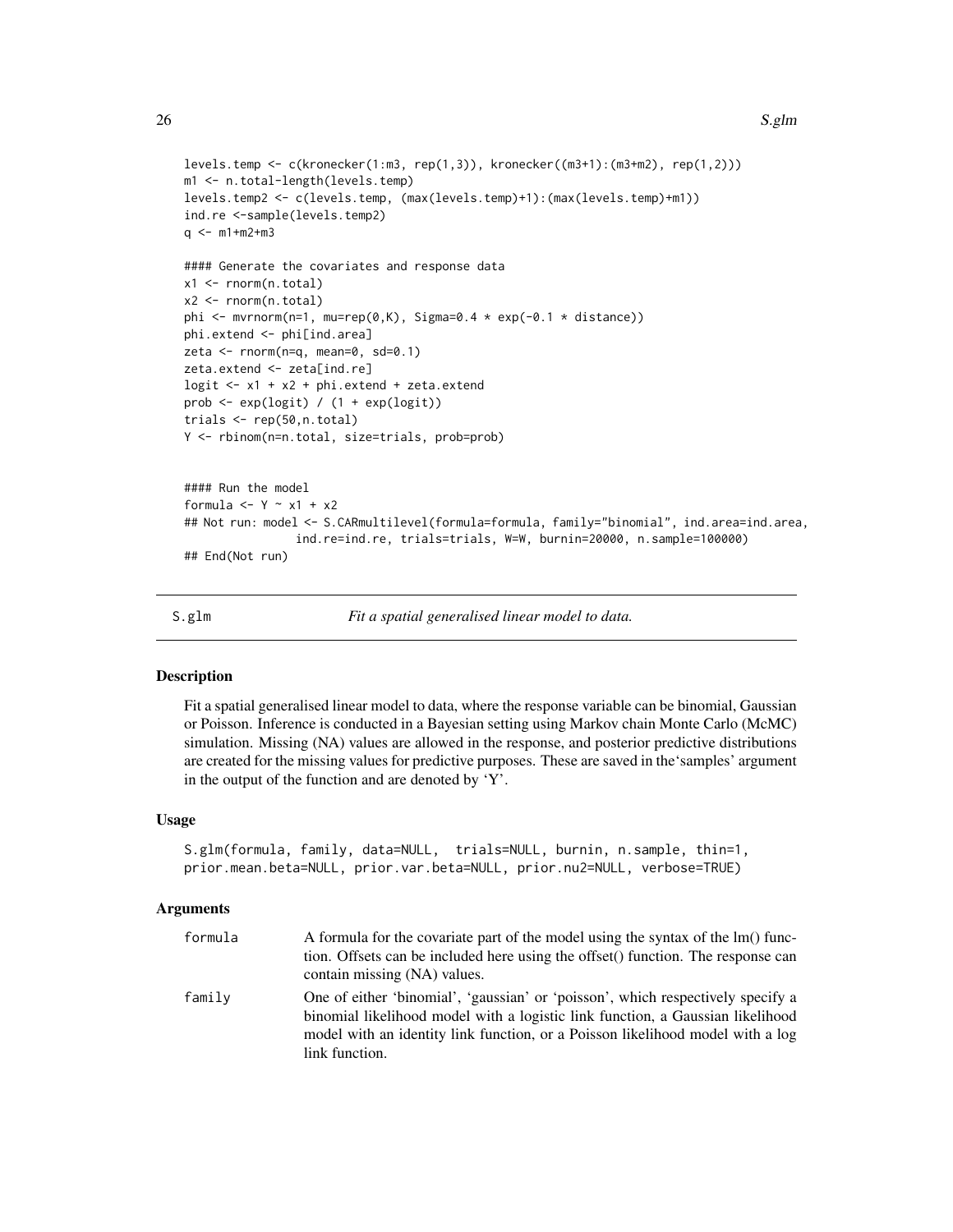| data            | An optional data.frame containing the variables in the formula.                                                                                                            |
|-----------------|----------------------------------------------------------------------------------------------------------------------------------------------------------------------------|
| trials          | A vector the same length as the response containing the total number of trials<br>for data point. Only used if family='binomial'.                                          |
| burnin          | The number of MCMC samples to discard as the burn-in period.                                                                                                               |
| n.sample        | The number of MCMC samples to generate.                                                                                                                                    |
| thin            | The level of thinning to apply to the MCMC samples to reduce their temporal<br>autocorrelation. Defaults to 1 (no thinning).                                               |
| prior.mean.beta |                                                                                                                                                                            |
|                 | A vector of prior means for the regression parameters beta (Gaussian priors are<br>assumed). Defaults to a vector of zeros.                                                |
|                 | prior var beta A vector of prior variances for the regression parameters beta (Gaussian priors<br>are assumed). Defaults to a vector with values 100000.                   |
| prior.nu2       | The prior shape and scale in the form of c(shape, scale) for an Inverse-Gamma(shape,<br>scale) prior for nu2. Defaults to $c(1, 0.01)$ and only used if family='Gaussian'. |
| verbose         | Logical, should the function update the user on its progress.                                                                                                              |
|                 |                                                                                                                                                                            |

# Value

summary.results

|                     | A summary table of the parameters.                                                                                                                                                                                                                                                                                             |
|---------------------|--------------------------------------------------------------------------------------------------------------------------------------------------------------------------------------------------------------------------------------------------------------------------------------------------------------------------------|
| samples             | A list containing the McMC samples from the model.                                                                                                                                                                                                                                                                             |
| fitted.values       | A vector of fitted values for each area.                                                                                                                                                                                                                                                                                       |
| residuals           | A vector of residuals for each area.                                                                                                                                                                                                                                                                                           |
| modelfit            | Model fit criteria including the Deviance Information Criterion (DIC) and its<br>corresponding estimated effective number of parameters (p.d), the Log Marginal<br>Predictive Likelihood (LMPL), and the Watanabe-Akaike Information Criterion<br>(WAIC) and its corresponding estimated number of effective parameters (p.w). |
| accept              | The acceptance probabilities for the parameters.                                                                                                                                                                                                                                                                               |
| localised.structure |                                                                                                                                                                                                                                                                                                                                |
|                     | NULL, for compatability with the other models.                                                                                                                                                                                                                                                                                 |
| formula             | The formula for the covariate and offset part of the model.                                                                                                                                                                                                                                                                    |
| model               | A text string describing the model fit.                                                                                                                                                                                                                                                                                        |
| χ                   | The design matrix of covariates.                                                                                                                                                                                                                                                                                               |
|                     |                                                                                                                                                                                                                                                                                                                                |

# Author(s)

Duncan Lee

# Examples

```
##################################################
#### Run the model on simulated data on a lattice
##################################################
#### Set up a square lattice region
x.easting < -1:10
```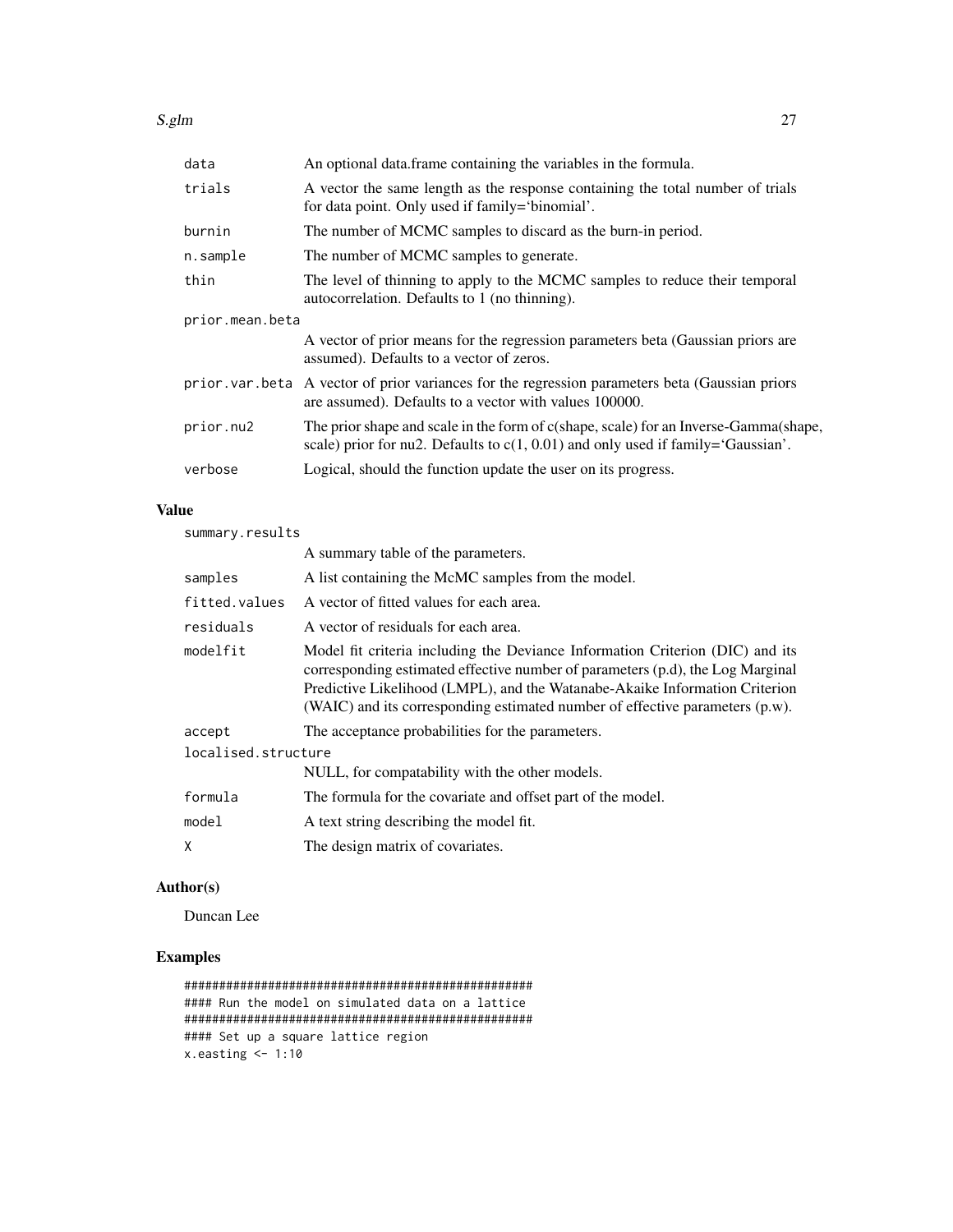```
x.northing < -1:10Grid <- expand.grid(x.easting, x.northing)
K \leftarrow \text{nrow}(\text{Grid})#### Generate the covariates and response data
x1 \leftarrow \text{rnorm}(K)x2 \le- rnorm(K)logit \leftarrow x1 + x2prob <- exp(logit) / (1 + exp(logit))
trials \leq rep(50,K)
Y <- rbinom(n=K, size=trials, prob=prob)
#### Run the model
formula <- Y \sim x1 + x2
## Not run: model <- S.glm(formula=formula, family="binomial", trials=trials,
burnin=20000, n.sample=100000)
## End(Not run)
```
summarise.lincomb *Compute the posterior distribution for a linear combination of the covariates from the linear predictor.*

#### Description

This function takes in a 'carbayes' model object and computes the posterior distribution and posterior quantiles of a linear combination of the covariates from the linear predictor. For example, if a quadratic effect of a covariate on the response was specified, then this function allows you to compute the posterior distribution of the quadratic relationship.

#### Usage

```
summarise.lincomb(model, columns=NULL, quantiles=0.5, distribution=FALSE)
```
#### **Arguments**

| model        | A 'carbayes' model object from fitting one of the models in this package.                                                                 |
|--------------|-------------------------------------------------------------------------------------------------------------------------------------------|
| columns      | A vector of column numbers stating which columns in the design matrix of<br>covariates the posterior distribution should be computed for. |
| quantiles    | The vector of posterior quantiles required.                                                                                               |
| distribution | A logical value stating whether the entire posterior distribution should be re-<br>turned or just the specified quantiles.                |

# Value

| quantiles | A 2 dimensional array containing the requied posterior quantiles. Each row     |  |
|-----------|--------------------------------------------------------------------------------|--|
|           | relates to a data value, and each column to a different requested quantile.    |  |
| posterior | A 2 dimensional array containing the requied posterior distribution. Each col- |  |
|           | umn relates to a different data value.                                         |  |

<span id="page-27-0"></span>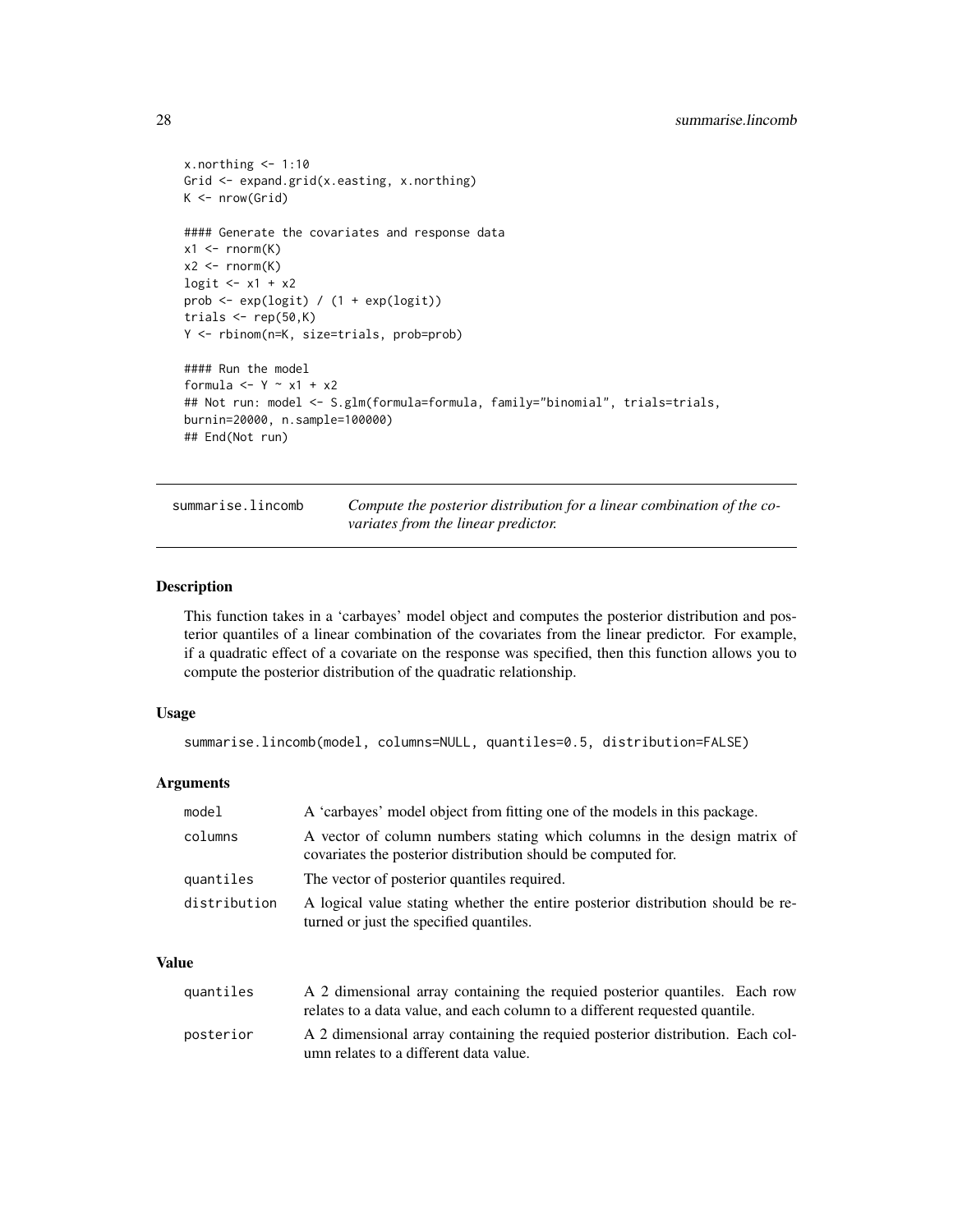# <span id="page-28-0"></span>summarise.samples 29

#### Author(s)

Duncan Lee

#### Examples

## See the vignette accompanying this package for an example of its use.

summarise.samples *Summarise a matrix of Markov chain Monte Carlo samples.* 

#### Description

This function takes in a matrix of Markov chain Monte Carlo (MCMC) samples from a 'carbayes' model object, such as a set of parameters or fitted values, and calculates posterior quantiles and exceeedence probabilities. The latter are probabilities of the form P(quantity > cldata), where c is a threshold chosen by the user.

#### Usage

```
summarise.samples(samples, columns=NULL, quantiles=0.5, exceedences=NULL)
```
#### Arguments

| samples     | A matrix of MCMC samples obtained from a 'carbayes' model object.                                                                      |
|-------------|----------------------------------------------------------------------------------------------------------------------------------------|
| columns     | A vector of column numbers stating which columns in the matrix of MCMC<br>samples summaries are required for. Defaults to all columns. |
| quantiles   | The vector of posterior quantiles required.                                                                                            |
| exceedences | The vector of threshold levels, c, that exceedence probabilities are required for.                                                     |
|             |                                                                                                                                        |

#### Value

| quantiles   | A 2 dimensional array containing the requied posterior quantiles. Each row                                                                                     |
|-------------|----------------------------------------------------------------------------------------------------------------------------------------------------------------|
|             | relates to a parameter and each column to a different requested quantile.                                                                                      |
| exceedences | A 2 dimensional array containing the requied exceedence probabilities. Each<br>row relates to a parameter, and each column to a different requested exceedence |
|             | probability.                                                                                                                                                   |

# Author(s)

Duncan Lee

#### Examples

## See the vignette accompanying this package for an example of its use.